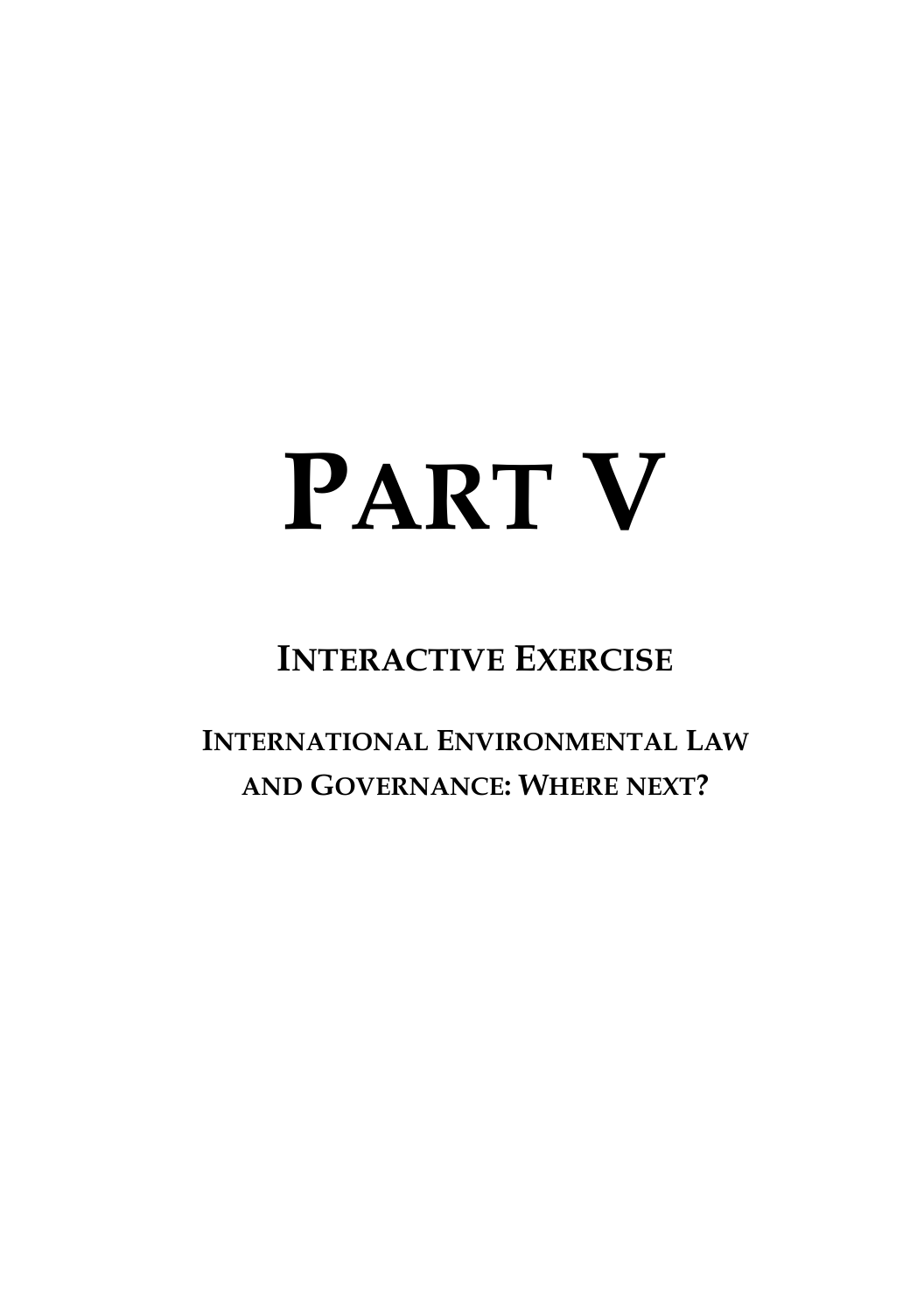#### **Editorial note**

The last section of this Review reflects the interactive character of the Course. During the Course, three selected participants were given the following issues and topics to prepare for discussion:

#### 1. Fundamental environmental rights (Rapporteur: Ed Couzens)

It has been said that now is the time for the world community to negotiate a global treaty on fundamental environmental rights. Is this correct? If so:

- Which international organization(s) should be responsible for carrying out such an exercise?
- Which rights should such a MEA include and which rights should it exclude?

#### 2. Clustering (Rapporteur: Kong Xiangwen)

Many MEAs have overlapping subject matter. Different bodies are often responsible for MEAs that deal with the same, or similar, issues.

- Why not cluster as many of these agreements as possible into a limited number of units based on subject matter such as chemicals and waste, the atmosphere or nature conservation?
- What problems would there be in achieving such a rationalization? Can they be overcome?

#### 3. Governance (Rapporteur: Cam Carruthers)

Many international organizations – ranging from UNEP and FAO to WTO and the Antarctic Treaty System – are involved in environmental policy.

- Wouldn't it be a lot more simple and efficient if the environmental work of all these organizations were carried out by a single global organization?
- What would be the difficulties in achieving such a reorganization? Can they be overcome?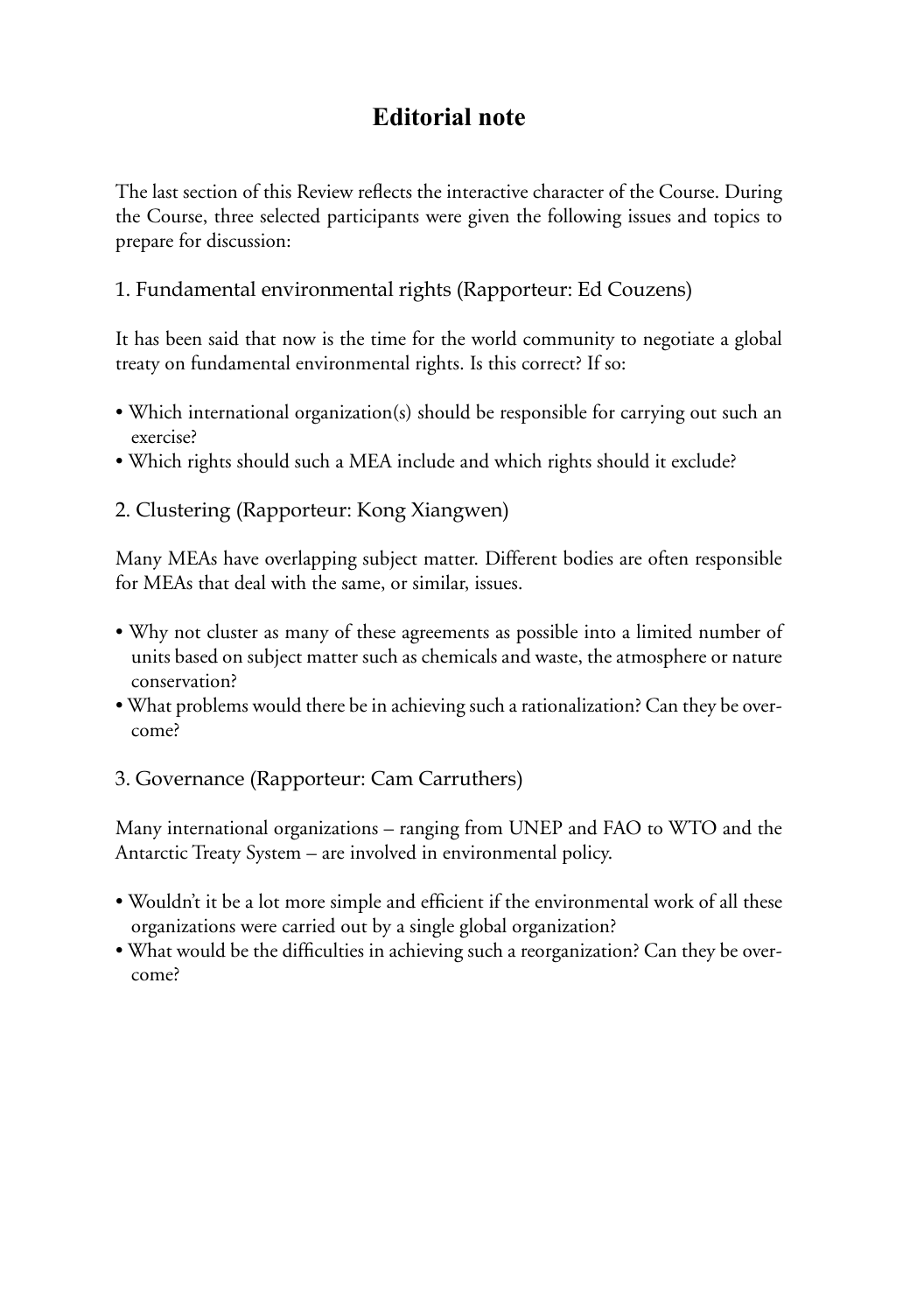# **FUNDAMENTAL ENVIRONMENTAL RIGHTS1**

*Ed Couzens*<sup>2</sup>

#### **Environmental racism and environmental justice**

The concept of environmental racism, or at least the term itself, is generally credited to The United Church of Christ, which in 1987 'published a report demonstrating that hazardous waste disposal facilities were disproportionately sited in African-American communities. This was not explained by income or other factors: the authors coined the term environmental racism to explain this phenomenon.'3

In 1991 the term made its formal appearance in the USA, at a United Church of Christ Summit in Washington D.C., which produced a Declaration on the Principles of Environmental Justice.<sup>4</sup> Principle 2 reads as follows:

Environmental Justice demands that public policy be based on mutual respect and justice for all peoples, free from any form of discrimination or bias.

Further principles call for ethical, balanced and responsible uses of land;<sup>5</sup> the right to participate as equal partners at every level of decision-making, including needs assessment, planning, implementation, enforcement and evaluation;<sup>6</sup> the strict enforcement of principles of informed consent;<sup>7</sup> and for governmental acts of environmental

<sup>&</sup>lt;sup>1</sup> This paper is based on a presentation given by the participant on 1 September 2004.

<sup>2</sup> Attorney, Senior Lecturer, School of Law, University of KwaZulu-Natal, Durban, Republic of South Africa.

<sup>3</sup> Analia Penchaszadeh, 'The Beginning: Environmental Justice in the United States**',** www.risingtide.nl/greenpepper/envracism/beginning.html.

<sup>4</sup> Delegates to the First National People of Color Environmental Leadership Summit held on October 24- 27 1991 in Washington DC, drafted and adopted 17 Principles of Environmental Justice, www.ejnet.org/ ej/principles.html.

<sup>5</sup> Principle 3, ibid.

<sup>6</sup> Principle 7, ibid.

<sup>7</sup> Principle 13, ibid.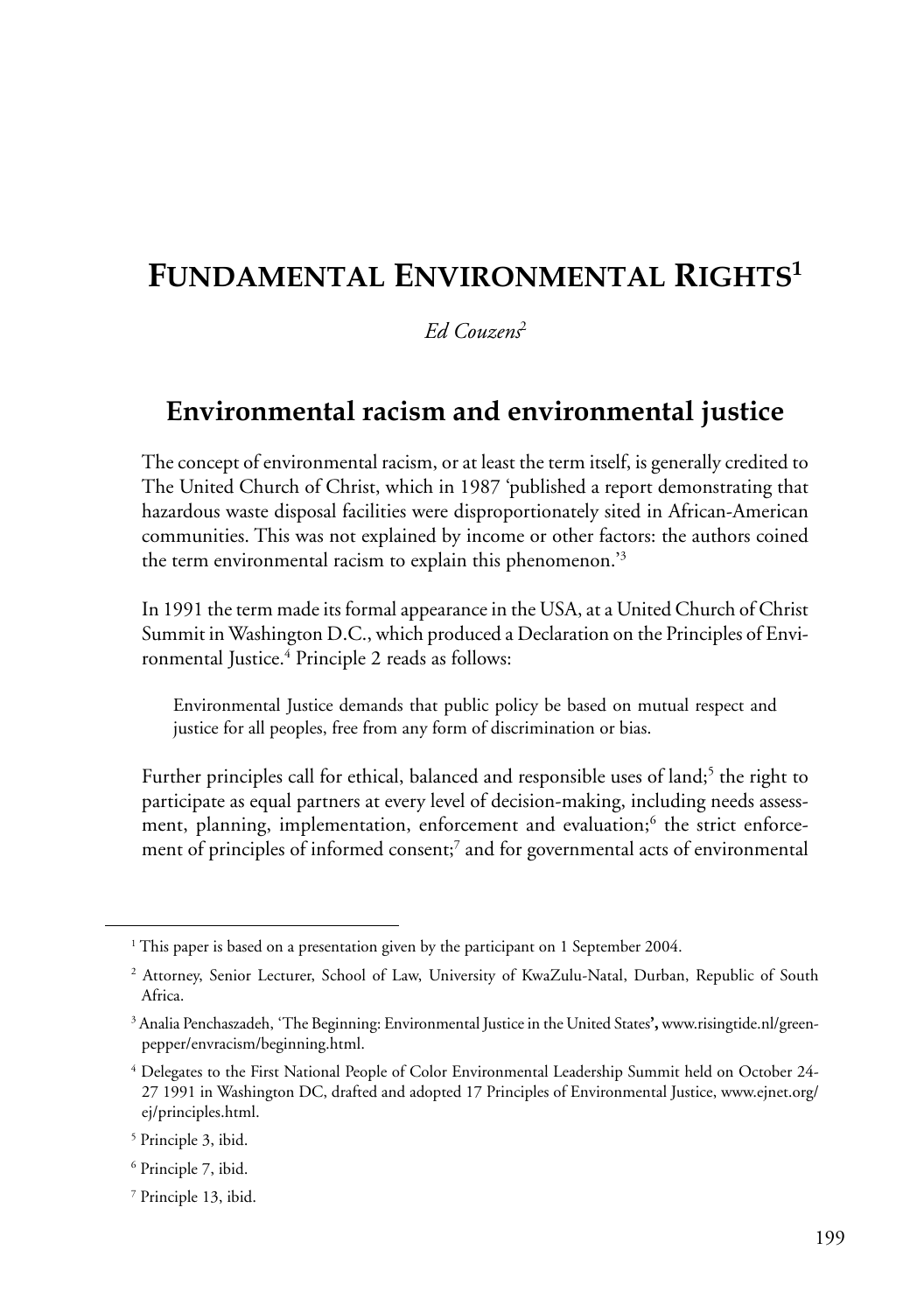injustice to be considered violations of international law, the Universal Declaration of Human Rights and the United Nations Genocide Convention.<sup>8</sup>

Environmental racism and environmental justice are the result of historical disparities and inequities in the effects of environmental degradation and hazards on different peoples. For our present purposes, the references to international law and to principles of international environmental law such as public participation and prior informed consent are of interest. While the evolution of environmental principles flows logically from the national to the international, with national concerns becoming international concerns, the relationship is mutually reinforcing.

The idea of environmental crime – that certain acts of environmental degradation are punishable in law – is no longer seriously questioned. It is widely accepted that an entity which either wilfully or through gross negligence damages the environment is to be punished. The jurisprudential nature of the crime is, however, more difficult to explain. Is the crime committed against the specific people directly affected, the people of the world in general, including unborn generations, or against the environment itself?

One of the clearest examples of an act of environmental degradation that might be considered a crime is the spilling of large quantities of oil from a grounded tanker. Usually, this would be governed by the national laws of the affected state, as well as the United Nations Convention on the Law of the Sea<sup>9</sup> and various international conventions dealing specifically with oil pollution.10 Sometimes, however, it can be difficult to ascertain exactly who has the duty to prevent such damage.

Consider, for example, the breakup of the oil tanker *Prestige* some 130 miles off the coast of Spain on 19 November 2002.11 The resulting oil spill caused serious damage to the Spanish coastline and to fishery beds. While the International Oil Pollution Compensation Funds (IOPC Funds) allotted US\$154 million in damages for the spill, Spain's government reserved the right to take all appropriate legal action under mari-

<sup>8</sup> Principle 10, ibid. See also Universal Declaration of Human Rights, GA Res. 217 A (III), 10 December 1948, UN Doc. A/810/71 (1948), www.un.org/Overview/rights.html; Convention on the Prevention and Punishment of the Crime of Genocide, New York, 9 December 1948, in force 12 January 1951, 78 *UNTS* 277, www.unhchr.ch/html/menu3/b/p\_genoci.htm.

<sup>9</sup> United Nations Convention on the Law of the Sea, Montego Bay, 10 December 1982, in force 16 November 1994, 21 *International Legal Materials* (1982) 1261, www.un.org/Depts/los/convention\_agreements/convention\_overview\_convention.htm.

<sup>&</sup>lt;sup>10</sup> See, for example, Convention on Civil Liability for Oil Pollution Damage, London, 27 November 1992, in force 3 May 1996, www.admiraltylawguide.com/conven/protocivilpol1992.html; Convention on the Establishment of an International Fund for Compensation for Oil Pollution Damage, London, 27 November 1992, in force 30 May 1996, www.admiraltylawguide.com/conven/protooilpolfund1992.html.

<sup>11</sup> See, for example, CNN, 'Crippled Fuel Oil Tanker Sinks', www.cnn.com/2002/WORLD/europe/11/19/ spain.oil/; World Wide Fund For Nature, 'Oil Spill off Spain's Northwest Coast', www.panda.org/news\_ facts/crisis/spain\_oil\_spill/index.cfm; CNN, 'New Oil Slick Forms Above Tanker' edition.cnn.com/2002/ WORLD/europe/11/20/spain.oil.wait/.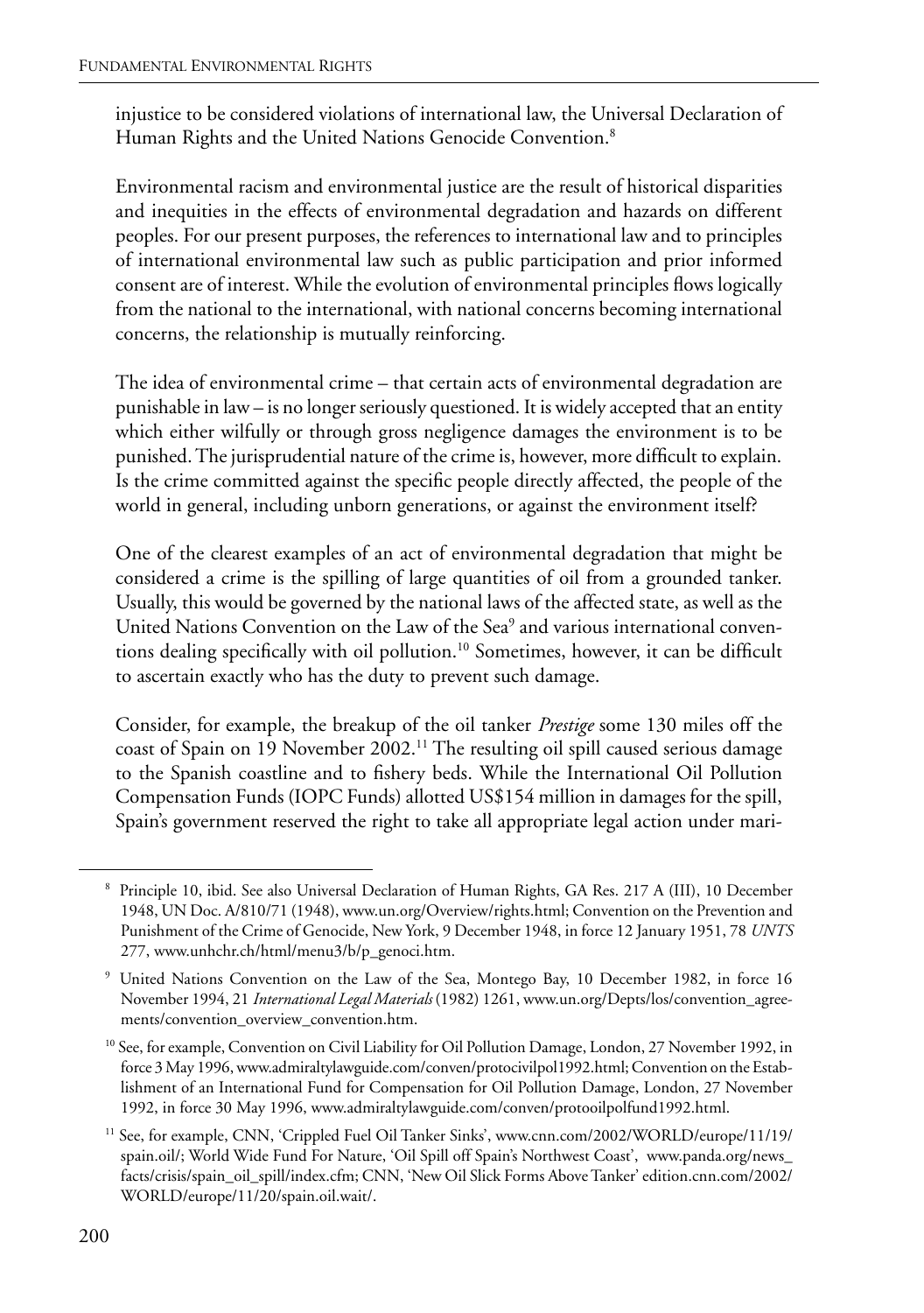time law. This is not contentious. What is perhaps more interesting for the purpose of this paper is that the *Prestige* broke in two while being dragged out to sea after both Spain and Portugal, to protect their fishing and tourism industries from further damage, barred salvagers from towing the *Prestige* into any of their ports.

In other words, the damage occurred when the tanker was being towed away from the ports where damage could perhaps have been more safely contained. While attention was focused on the negligence of the tanker's captain and on the potential liability of the owners – a Greek company called Mare Shipping Inc., registered in the Bahamas, which had chartered the *Prestige* to a Swiss-based subsidiary of a Russian industrial conglomerate – questions can also be asked about the conduct of the Spanish authorities in particular. Where was the tanker being taken? In the general direction of Africa, as a form of environmental racism? To break up on the high seas, to be seen as an offence against all states in general?

If a tanker founders and causes pollution, compensation is available from the IOPC Funds, which are paid for by oil companies.<sup>12</sup> However, this option does not prevent an aggrieved state from seeking further redress and certainly should not be seen as eliminating criminal liability. Furthermore, could the act be seen as an offence against the environment itself?

The author can easily think of only one act of environmental degradation which might fall obviously into the category of a deliberate act, intended to damage the environment, with no other motive to justify it. Usefully, this is an example of marine oil pollution: Saddam Hussein's flooding of the Persian Gulf with oil in the early part of 1990 Gulf War, as well as the firing of oil wells at the end of the war.13 It can of course be argued that the flooding of the Gulf was an attempt to hinder a possible amphibious landing, but it might just as well have been purely an act of spite and/or a calculated act of defiance.

Might we at some point, however, be able to point to the environment itself as an aggrieved victim of a crime – whether deliberate, or in the more likely form of gross negligence – and hold an entity liable for that crime? In one of the seminal articles in environmental legal thinking,<sup>14</sup> Christopher Stone argued in 1972 that the history and process of law has been the gradual extension of legal rights to entities to whom it was at one time unthinkable that such rights should be granted. These include slaves, children, or women for example. Might it not be, he argues, that at some future time people will look back on today and claim that it was unthinkable that the environment should *not* have been given legal rights?

<sup>&</sup>lt;sup>12</sup> See, for example, BBC, 'Tightening Rules on Tankers', news.bbc.co.uk/1/hi/world/europe/2496657.stm.

<sup>&</sup>lt;sup>13</sup> See, for example, James Ridgeway, 'A Silent Spring in the Persian Gulf', multinationalmonitor.org/hyper/ issues/1991/03/mm0391\_06.html.

<sup>&</sup>lt;sup>14</sup> Christopher D. Stone, 'Should Trees Have Standing? Towards Legal Rights for Natural Objects', in Christopher D. Stone, *Should Trees Have Standing: And Other Essays on Law, Morals and the Environment* (25<sup>th</sup> Anniversary Ed., Oceana Publications: New York, 1996).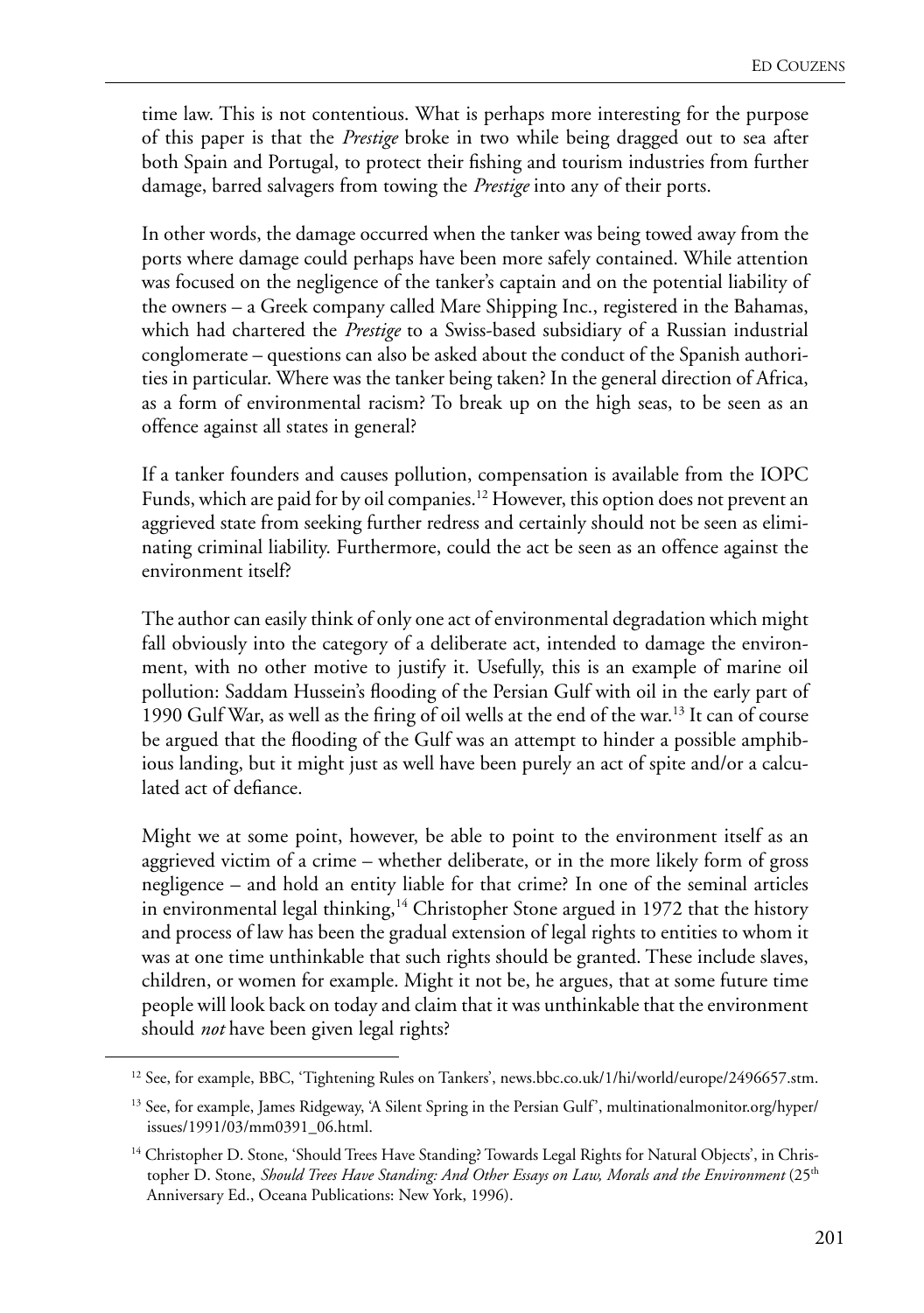## **The overlap between human rights and environmental rights**

One of the arguments against convening a multilateral environmental agreement (MEA) forum for the purpose of establishing a Bill of fundamental environmental rights might be, strangely enough, the overlap between human rights and environmental rights. Many international human rights instruments already take cognizance of environmental rights and principles – as international environmental instruments do of human rights.

Consider, for example, the Stockholm Declaration,<sup>15</sup> a set of principles which emanated from the United Nations Conference on the Human Environment (UNCHE), held in Stockholm in 1972. Principle 1 of the Stockholm Declaration reads as follows:

Man has the fundamental right to freedom, equality and adequate conditions of life, in an environment of a quality that permits a life of dignity and well-being.

This link between human rights and environmental rights was also made by the World Commission on Environment and Development (WCED) in its 1987 report.<sup>16</sup> Principle 1 holds:

All human beings have the fundamental right to an environment adequate for their health and well-being.

One also needs to consider how national instruments in the fields of human rights or the environment link to international human rights law and international environmental law. As we have seen, the United Church of Christ Summit Declaration on the Principles of Environmental Justice seeks to link its principles with those of international law.

## **Environmental protection: for the sake of humankind, or for the environment itself?**

It is certainly true that many developments in environmental law, both in the national and international spheres, are designed to protect the environment *from* humankind. Take again as an example the problem of pollution from grounded oil tankers. However, would it be true to argue that insofar as such environmental protection measures have been implemented, they have been established for the benefit of human beings rather than for the environment itself? In truth, the two can probably never be entirely separated: law, after all, is a human construct.

<sup>&</sup>lt;sup>15</sup> Declaration of the United Nations Conference on the Human Environment, Stockholm, 16 June 1972, www.unep.org/Documents/Default.asp?DocumentID=97&ArticleID=1503.

<sup>&</sup>lt;sup>16</sup> World Commission on Environment and Development (WCED), Our Common Future (Oxford University Press, 1987), UN Doc. A/42/47 (1987)(Brundtland Report).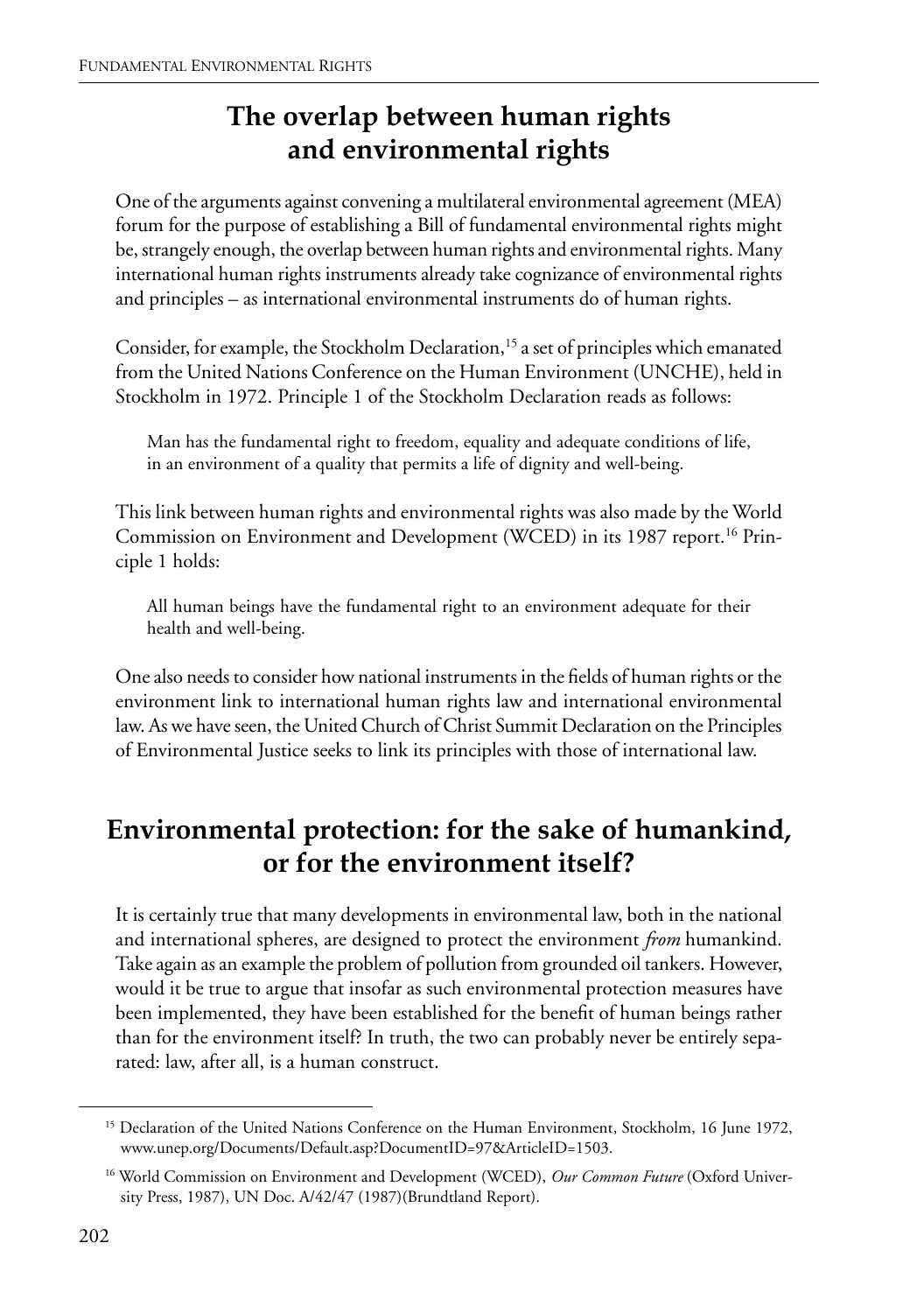There are, however, some indications of a shift in focus from a purely anthropocentric approach toward a more biocentric or ecocentric one. This shift has been most apparent in national rather than international legislation.<sup>17</sup> Neither the Universal Declaration of Human Rights nor the International Convent on Civil and Political Rights,18 for example, contain specific provisions relating to environmental rights.

#### **International organisations which might organize a fundamental rights MEA**

As the only specialized United Nations organization dedicated to environmental issues, the United Nations Environmental Programme (UNEP) would be an obvious choice of forum in which to organize a fundamental rights MEA. UNEP has experience of organising environmental conferences on a large scale and it would, indeed, be peculiar if the organization were not to be the principal driving force behind such an MEA.

In fact, one suggestion has been to increase UNEP's powers to parallel those of the United Nations Commission on Economic, Social and Cultural Rights, which can consider and comment on reports submitted to it by states.19 Obviously this function would go beyond simply organising a convention and would become an important consideration as a possible aim of such a convention, <sup>20</sup> for example, and a powerful reason for having UNEP as the driving force behind it.

An alternative might be to seek the establishment of a permanent commission along the lines of the Brundtland Commission. In this case as well, however, UNEP would need to be involved in order to avoid overlap between its own work and that of the commission established for this purpose.

The only other serious contender for organising such a conference might be, loosely put, a coalition of non-governmental organizations (NGOs). Entities such as the International Union for the Conservation of Nature (IUCN) might play a role here. It can strongly be argued that were such a conference to occur, it would inevitably be driven

<sup>&</sup>lt;sup>17</sup> Consider, for example, the South African National Environmental Management Act 107 of 1998, which grants locus standi to persons to litigate 'in the interest of protecting the environment.' Article 32(1)(e), National Environment Managament Act, www.polity.org.za/html/govdocs/legislation/1998/act98-107. html.

<sup>&</sup>lt;sup>18</sup> International Covenant on Civil and Political Rights, GA Res. 2200A (XXI), 16 December 1966, in force 23 March 1976, UN Doc. A6316 (1966).

<sup>19</sup> Edith Brown Weiss (ed) *Environmental change and international law: New challenges and dimensions* (United Nations University Press: Tokyo, 1992), www.unu.edu/unupress/unupbooks/uu25ee/uu25ee00. htm#Contents.

<sup>&</sup>lt;sup>20</sup> This might even have an effect on the content of the proposed rights, given the constraints which enforcement would face.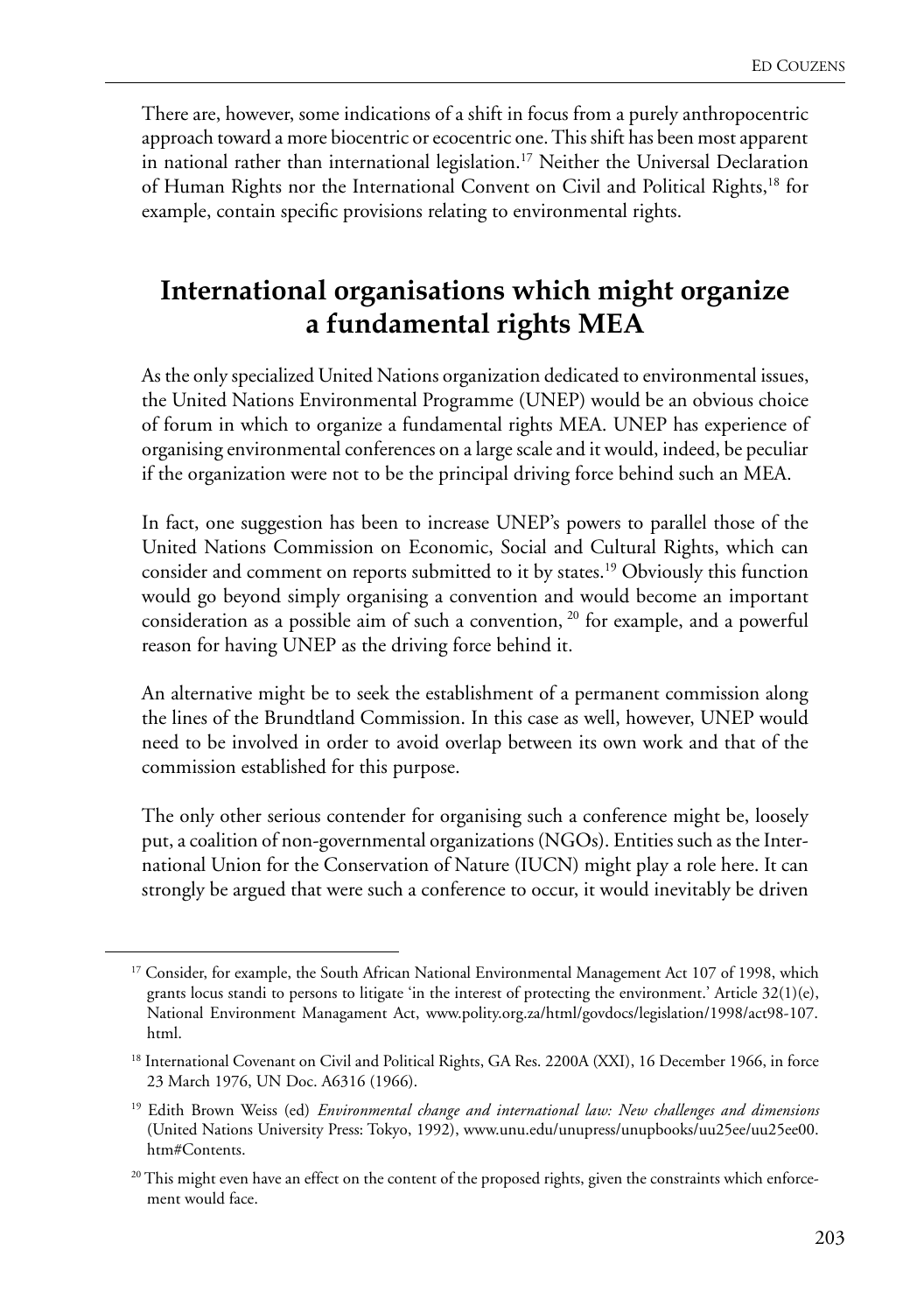by NGOs. Furthermore, as NGOs will necessarily be involved as commentators and critics, it might be useful to seek their engagement from the beginning.

As states will be the ultimate actors, it will be necessary for them to be convinced that there is both a need for such an MEA and a real possibility that it would be viable, convincing, and would result in real change. This may be too much to hope for, of course, but if there is to be any chance of meaningfully involving states, particularly from the developing world, the proposed MEA would need as much credibility as possible. As many actors as possible should therefore be involved.

## **The possible content of a 'Bill' of fundamental environmental rights**

Within national legislations, one of the most recent attempts to formulate fundamental environmental rights can be seen in the 1996 South African Constitution.<sup>21</sup> The relevant section, Section 24, reads as follows:

Everyone has the right –

- (a) to an environment that is not harmful to their health or well-being; and
- (b) to have the environment protected, for the benefit of present and future generations, through reasonable legislative and other measures that –
	- (i) prevent pollution and ecological degradation;
	- (ii) promote conservation; and
	- (iii) secure ecologically sustainable development and use of natural resources while promoting justifiable economic and social development.

Words, phrases and concepts like health or well-being, for the benefit of present and future generations, and sustainable development and use of natural resources do not originate in the South African Bill of Rights, but instead are drawn from international instruments such as the Stockholm Declaration and the Brundtland Report. The use of this language places the South African clause in the context of international environmental legal thinking, and it can be argued that an international equivalent might have a similar content. Regrettably, it is also arguable that it would then be debatable whether such rights would be seen as fundamental, and therefore directly enforceable, or more as having the nature of socio-economic rights.

<sup>&</sup>lt;sup>21</sup> Constitution of the Republic of South Africa, Act 108, 8 May 1996. See especially, Chapter 2: Bill of Rights, Section 24: Environment, www.polity.org.za/html/govdocs/constitution/saconst.html?rebookmark=1.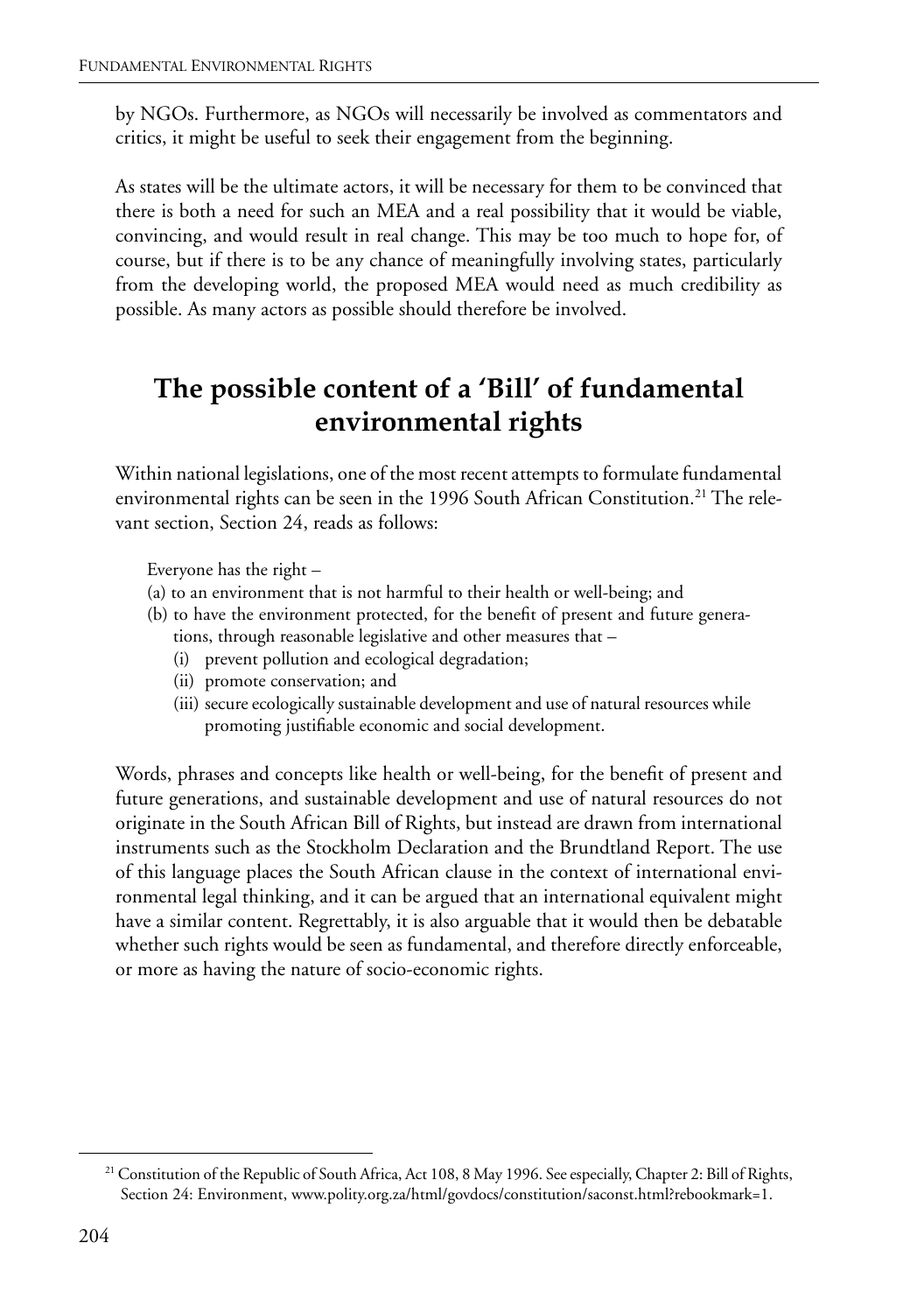A number of other states have similar clauses in their national constitutions. The Portuguese Constitution, for example, contains the following clause:

Everyone has a right to a healthy and ecologically balanced human environment and the duty to defend it.<sup>22</sup>

Article 225 of the Brazilian Constitution reads as follows:

All have the right to an ecologically balanced environment, which is an asset of common use and essential to a healthy quality of life and both the government and the community shall have the duty to defend and preserve it for present and future generations.23

In the Indian Constitution there is no explicit right to the environment, but under Article 48A the state 'shall endeavour to protect and improve the environment.'24 As with all international conventions, negotiation of a possible future MEA on fundamental environmental rights would face the immediate problem of persuading enough states to join the process by watering down the level of commitment which they would need to make, while at the same time preserving enough commitment to the MEA for it to have any meaningful content.

#### **The specific content of fundamental environmental rights**

It is submitted that there are essentially two approaches which could be followed when undertaking such a process. Either particular principles could be entrenched as fundamental rights, or a more generalized approach could be adopted. Taking the first approach, principles which are today seen as soft law – guidelines in the international environmental sphere – could be entrenched in legally-binding mechanisms. The advantage of this approach for the international environmental lawyer is that it would represent a significant step toward the hardening of these soft law principles. The precautionary principle, the polluter pays principle, the hierarchy of waste principle, the cradle-to-grave principle, the principle of prior informed consent, the principle of access to information and other similar principles and concepts would all be strong candidates for inclusion as fundamental rights. There are many principles, even more specific than these, which could also be considered. For example, in the context of biodiversity protection, these could include rules relating to access to natural resources and benefit-sharing agreements.

<sup>&</sup>lt;sup>22</sup> Constitution of the Portuguese Republic, 20 September 1997, Part I, Sec. III, Ch. II, Art. 66, www.presidenciarepublica.pt/en/main.html.

<sup>&</sup>lt;sup>23</sup> Constitution of the Federative Republic of Brazil, 5 October 1988, Title VIII, Chapter VI, Art. 225, webthes.senado.gov.br/web/const/const88.pdf.

<sup>&</sup>lt;sup>24</sup> Constitution of India, Part IV, Art. 48A, indiacode.nic.in/coiweb/welcome.html.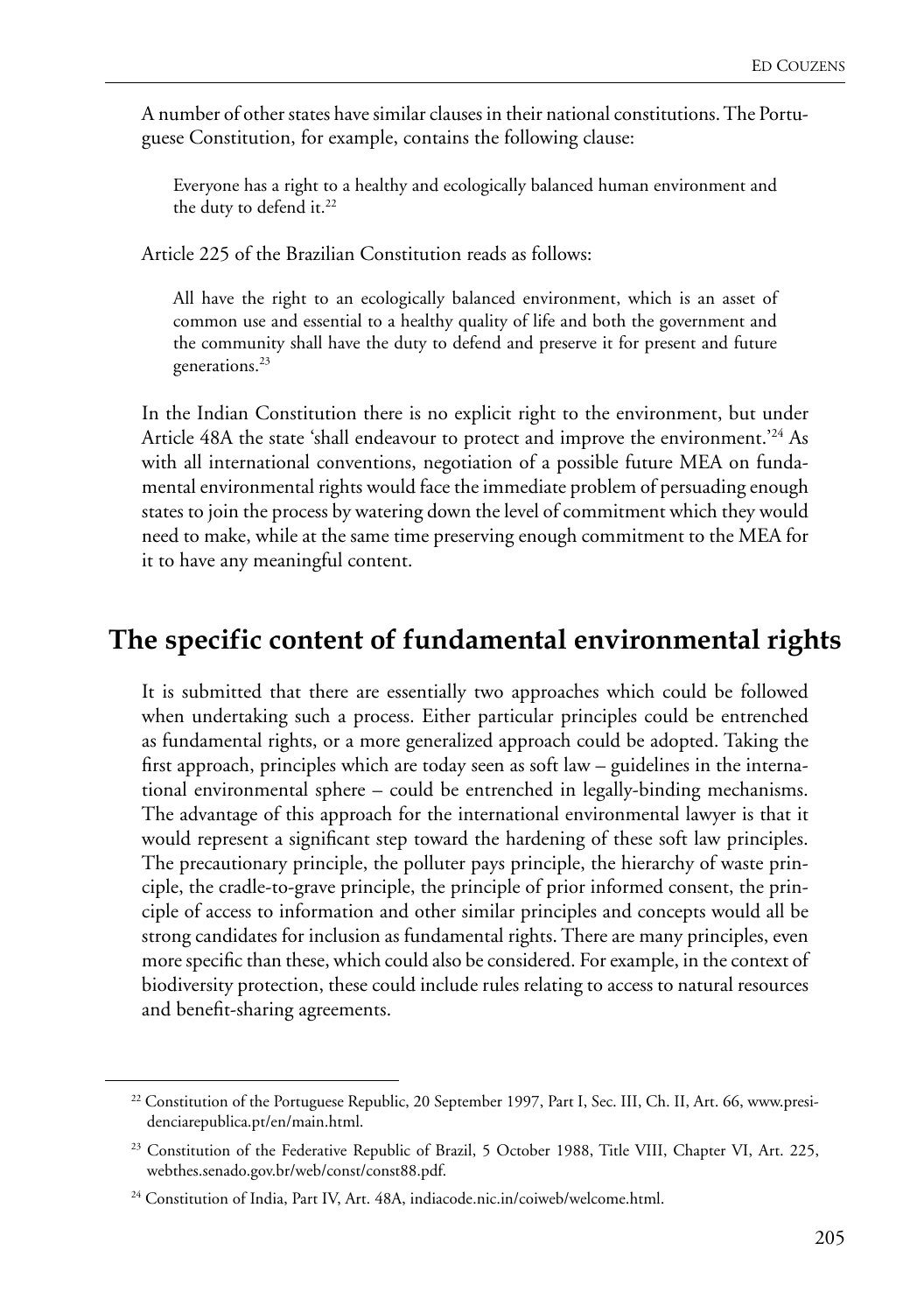It is more likely, however, that the second, more general approach would be adopted. This essentially answers, therefore, the question of which rights might be excluded. Under the more generalized approach, concepts like sustainable development, interand intra-generational equity and the right to a healthy environment provide states with the option of committing themselves to principles which are aspirational in nature, rather than ones which require immediate and concrete action.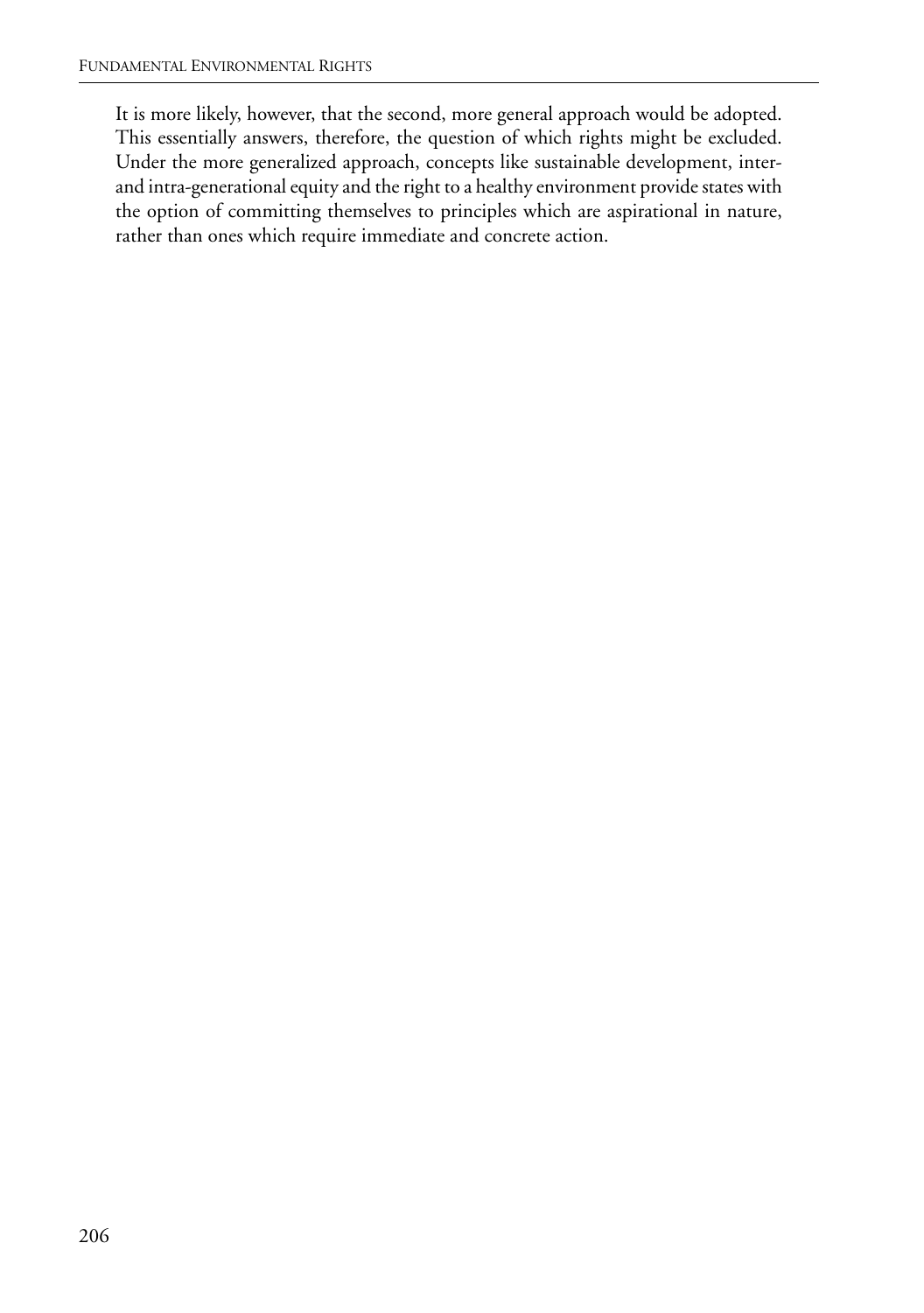# **CLUSTERING OF MEAS1**

*Kong Xiangwen*<sup>2</sup>

#### **Introductory remarks**

Clustering is a management strategy used for enhancing co-ordination and policy coherence among multilateral environmental agreements (MEAs). When defining a new term, it is necessary to make a distinction between this term and other related terms. In this case these may include synergy, co-ordination of the secretariats of MEAs and international environmental governance.

During international environmental negotiations, much has been said about synergies, a simplified definition of which could be to do one thing while achieving multiple outcomes. The clustering of MEAs could be a way of achieving synergies among existing MEAs. Co-ordination among the secretariats of MEAs is called for in dealing with issues that overarch or overlap different MEAs. To cluster existing MEAs, it might be necessary to have adequate co-ordination among the relevant convention secretariats. International environmental governance deals with general issues regarding the management of existing MEAs. The clustering of MEAs, synergies between them and co-ordination of their secretariats would probably all be on its agenda.

#### **The origins of clustering**

The idea of clustering MEAs may have developed from various sources. These include the following: First, participating in numerous meetings and submitting frequent reports has led to frustration on the part of many stakeholders. This is an issue particularly in developing countries which have very limited personnel and financial resources available. Second, the idea of clustering may also have resulted from the gradual acknowledgment of overlap between MEAs. In working to achieve sustainable development, countries have found that issues dealt with extensively in one convention may also be

<sup>&</sup>lt;sup>1</sup> This paper is based on a presentation given by the participant 1 September 2004.

 $2$  Department of Treaty and Law, Ministry of Foreign Affairs, China.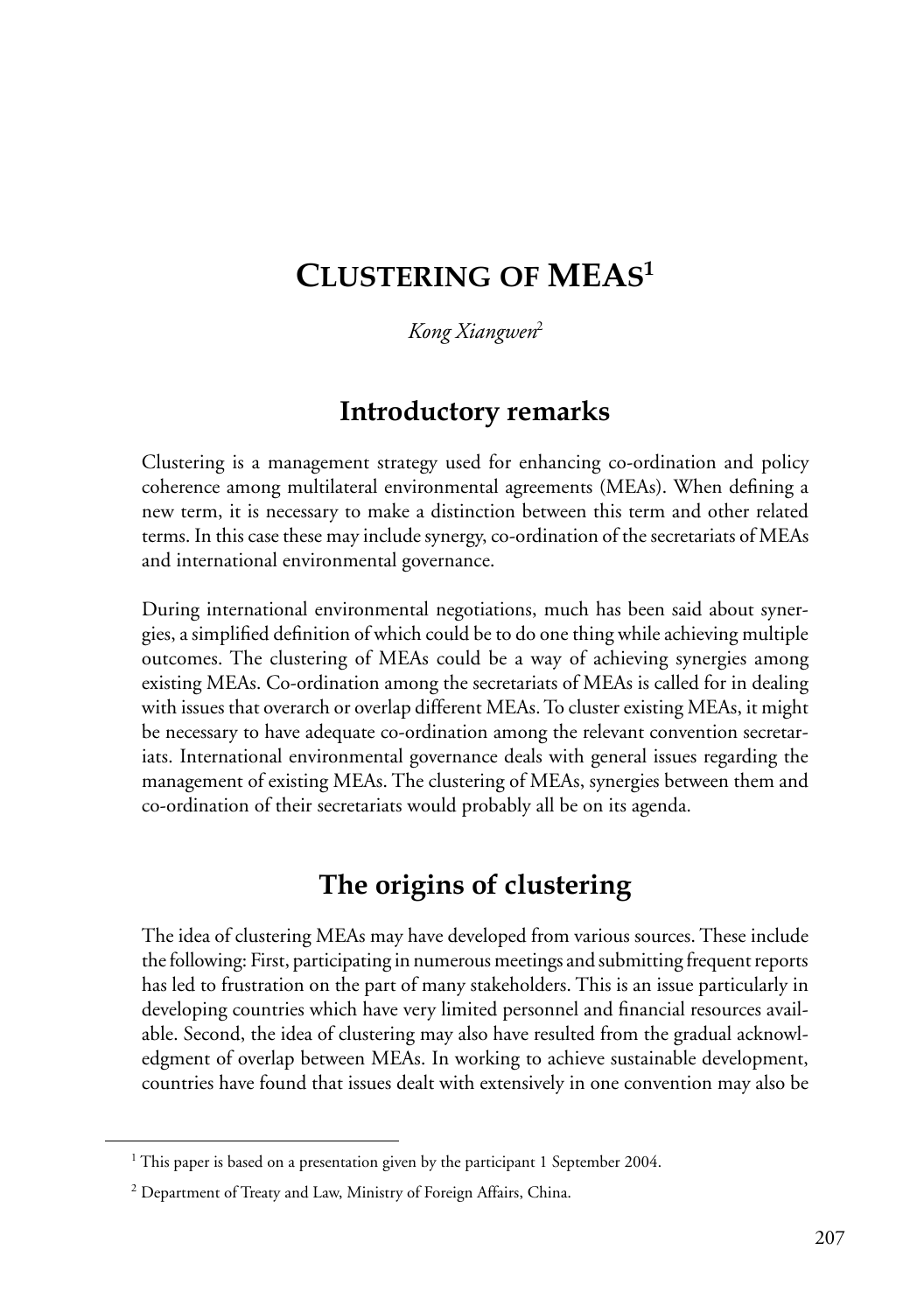touched upon in other fora. This in turn encourages countries to seek co-ordination domestically, and to raise awareness in international fora that such overlapping exists. Third, to facilitate the co-ordination of MEAs, the contracting parties to different MEAs have called for co-ordination among the various convention secretariats as a first step towards the full co-ordination among MEAs. This has given birth to a number of Memoranda of Understanding (MOU) between the various convention secretariats. Fourth, a practical step towards the co-ordination of MEAs is to seek synergies between them. Consequently, a number of workshops have been held discussing the possibilities presented by and pros and cons of seeking synergies. One of the prerequisites in this process is the identification of different clusters of MEAs. Fifth, the idea of clustering MEAs has emerged in the context of international environmental governance, which has partly been encouraged by the success of the WTO.

#### **The benefits of clustering**

A number of good things are advocated about clustering. At the international level, clustering could bring about the efficient use of collective resources, such as the adequate sharing of information, the improved allocation of financial resources, the sufficient deployment of international expertise and the reduction of duplication and overlap, which occurs naturally because of the interrelation of ecosystems and the international efforts aimed at achieving sustainable development. The clustering of MEAs also places strong emphasis on policy and program coherence, avoiding fragmented sectoral initiatives.

At the national level, the clustering of MEAs is advocated in order to reduce the burden of government reporting under different MEAs, to assist governments in establishing priorities and allocating resources in an era of shrinking budgets and to provide support in co-ordinating preparations and/or monitoring to reinforce decisions taken under various MEAs and intergovernmental processes.

#### **Some drawbacks**

Much has been said about the positive effects of clustering. These include policy coherence, the integration of sustainable development strategies, the co-ordination and consolidation of key functions, cost-effectiveness, etc. However, there is another side to this coin. The clustering of MEAs demands strong organizational and management abilities, presenting serious challenges for developing countries which are limited in both their capabilities and financial resources. Some have also been sceptical about the added value of clustering, believing that it represents more of a formality then a substantial reduction in workload as at the end of the day, the issues in the different sectors still need to be addressed separately. Some have even wondered whether clustering could be a form of trap set by developed countries; with limited international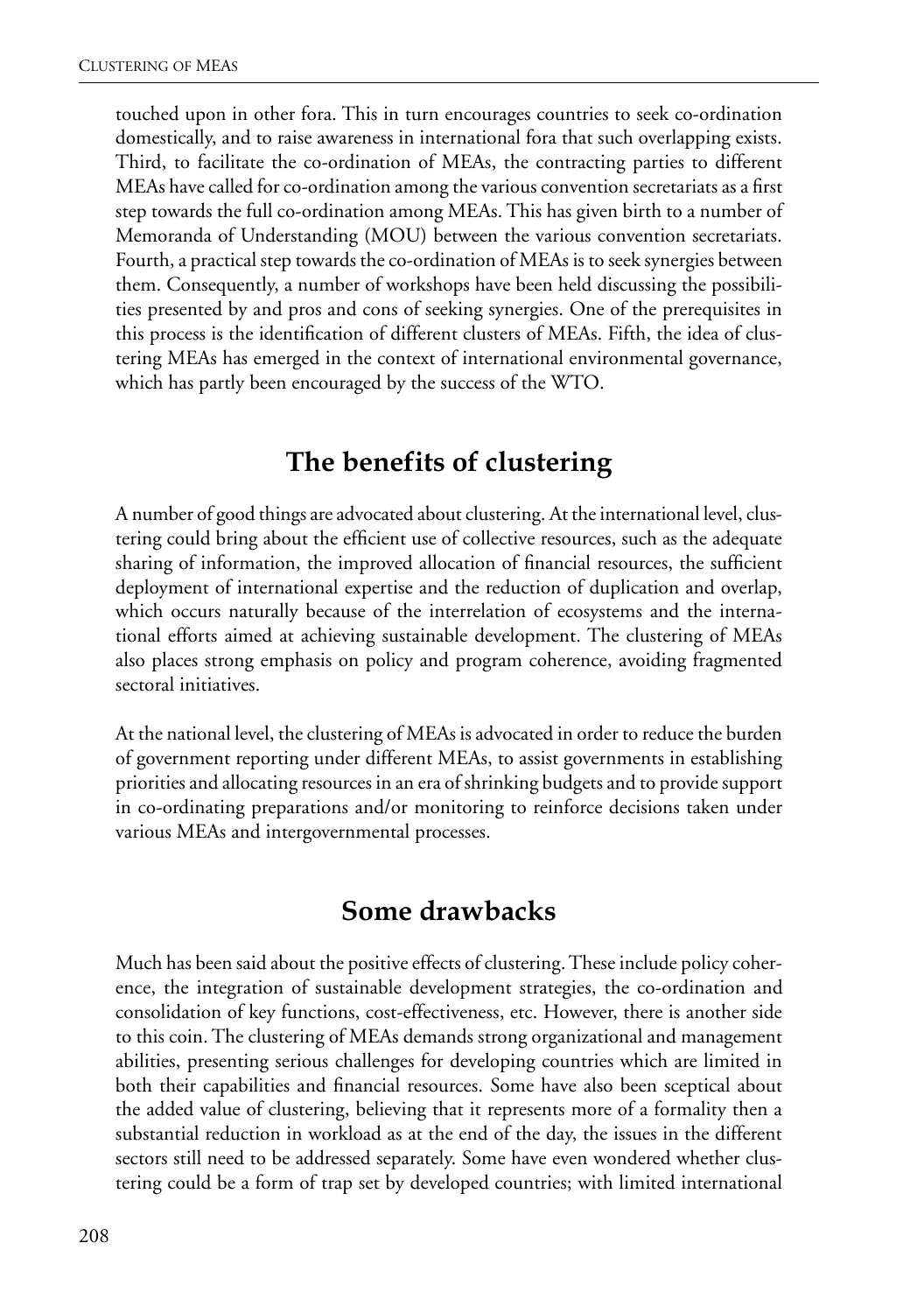financial resources available, donor countries would seek multiple outcomes with decreased financial input. It has also been asked whether clustering could be a way for developed countries to avoid the financial responsibilities they face under different MEAs. Furthermore, some countries are satisfied with the current system of MEAs which follows a convention plus protocol model.

#### **Concluding remarks**

Evidently, to move forward with the clustering of MEAs, it is necessary to carry out extensive education and public outreach, especially in developing countries, in order to build up capacity and confidence, to raise public awareness and to convince sceptics of the pressing need for clustering. A learning-by-doing approach might be necessary. Bearing in mind the ultimate objective of cost-efficiency, one also needs to keep all options open rather than sticking to a prescribed one.

The clustering of MEAs may be made possible by adopting a gradual process, by starting at the national level, for example, developing to the regional level and finally reaching the international level. This will allow the clustering of MEAs to gather more momentum as having witnessed its advantages through their domestic and regional experiences, countries find increased incentives to pursue clustering. To conclude, there is a long way to go before clustering is achieved. As many countries have experience of clustering, it is recommended that these countries begin by sharing their experiences and thereby contributing to the future success of this global endeavour.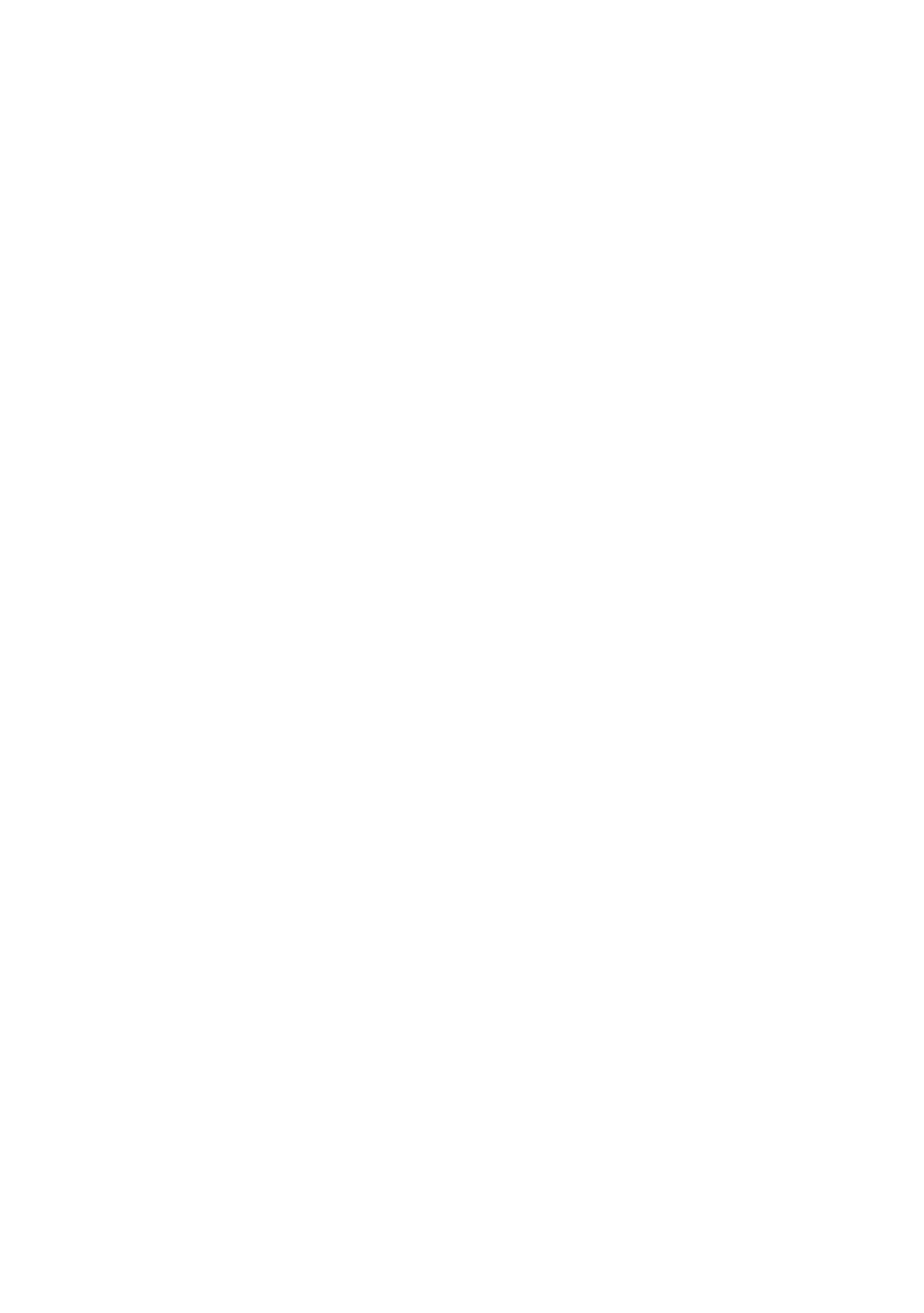# **DOES THE WORLD NEED A SUPER-COP? INTEGRATED GLOBAL DECISION-MAKING FOR SUSTAINABLE DEVELOPMENT**<sup>1</sup>

*Cam Carruthers*<sup>2</sup>

#### **The Need for Integrated Governance**

The governance of global environment and sustainable development issues has come under increasing scrutiny in recent years. There has been a proliferation of deliberative and technical bodies, as well as of policy and legal instruments in the area. In particular, multilateral environmental agreements (MEAs) have emerged as focal points for decision-making and action. In some cases, these include agreement on practical outcome goals, such as emissions targets. Depending upon how they are counted, there are several hundred MEAs overall, a dozen or so of which are particularly active and effective.3 In addition, there has been a corresponding growth in international co-operation, capacity-building, scientific and technical collaboration, as well as collaboration on approaches to implementation.

The apparently organic if not entirely ad hoc explosion in multilateral institutional development has prompted many observers to note that there is increasing fragmentation, and that co-ordination and consistency are a serious challenge in this system.4 One highly placed official has referred to the 'jungle of treaties and international initiatives that currently take the place of any coherent global governance' related to the environ-

<sup>&</sup>lt;sup>1</sup> This paper was developed from a challenge discussion piece presented by the participant on 1 September 2004.

<sup>2</sup> Assistant Director, Sustainable Development and International Affairs, Natural Resources Canada; member of the IUCN Commission on Environmental Law; Treasurer of the Canadian Council of Environmental Law.

<sup>&</sup>lt;sup>3</sup> Based on a preliminary analysis of the literature, depending on how MEAs are counted, there are from 200 to 700 according to informal UNEP sources.

<sup>4</sup> See for example, Simon Upton, Chair of the OECD Roundtable on Sustainable Development, 'Sustainable Development, an International Policy Perspective': Address to the Inaugural Holcim Forum, 16 September, 2004, at 12; Patricia Birnie and Alan Boyle, *International Law and the Environment* (2nd ed.: Oxford University Press, 2002), at 35.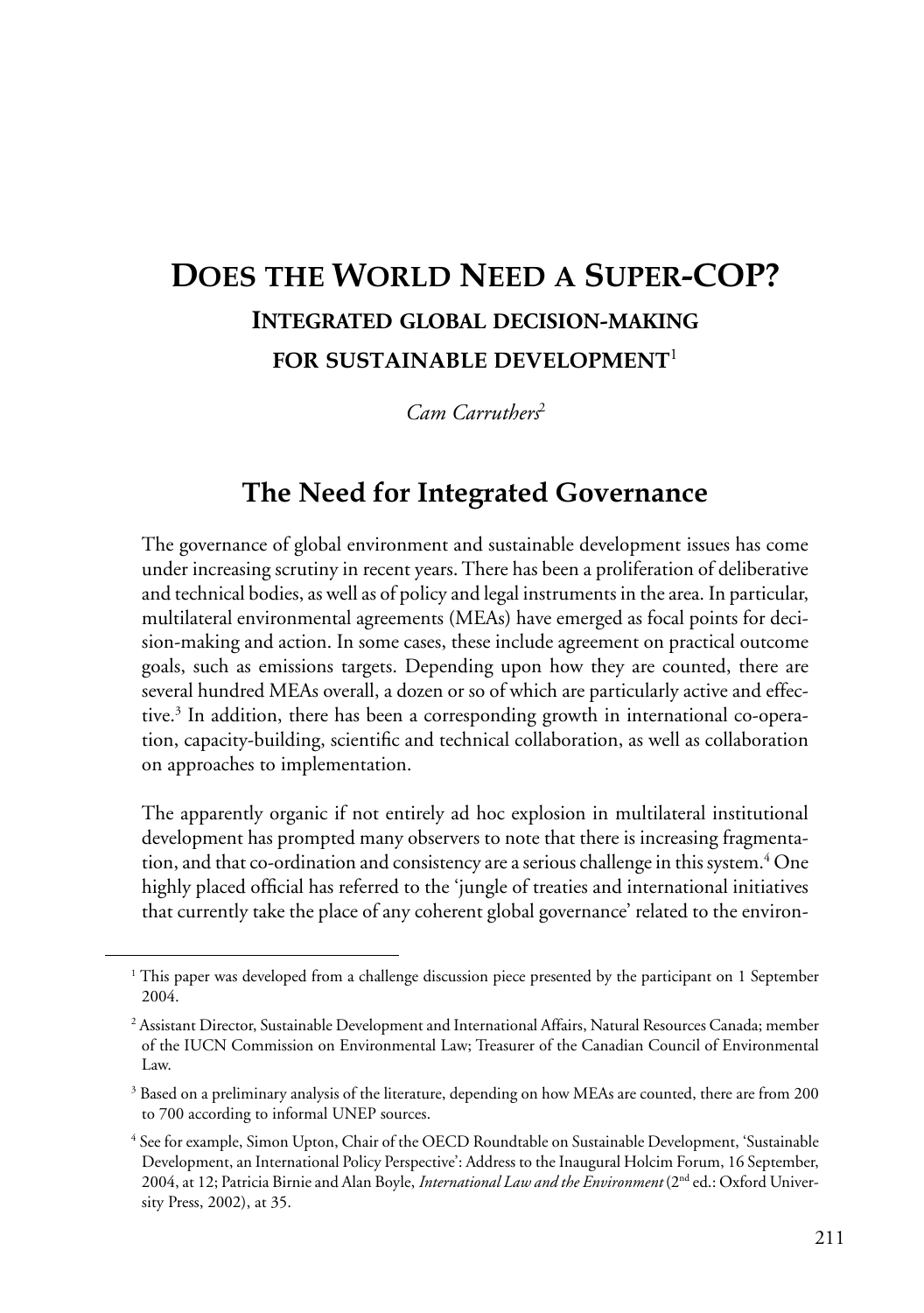ment; he concluded that work in this area has 'lost momentum.'5 The perception of the need for organizational reform which has emerged has led to an emphasis on budgetary discipline, increased accountability, policy and programme coherence, efficiency, and a focus on effectiveness – on delivering results. This sounds like a re-branding exercise built on administrative reform, based on a more conservative assessment of the political challenges and capital, which still is too ambitious in that context, yet not ambitious enough to produce the changes which are needed to address emerging substantive and organizational challenges. A more rigorously objective assessment could reasonably lead to the conclusion that there is a need for a more comprehensive renegotiation. Perhaps there is a middle road.

#### **Sustainable Development**

Before seeking solutions, it is useful to consider the persistent challenge of defining the scope and nature of the subject matter. The most common definition of sustainable development is: '[D]evelopment that meets the needs of the present without compromising the ability of future generations to meet their own needs.'6 At the United Nations Conference on Environment and Development (UNCED) held in Rio in 1992, the concept received broad international support. While integration was an underlying theme to the report it was not clearly articulated, nor given any form with respect to decision-making.

More recently, some have suggested that we now need to focus more on the links between the economy and the environment. One example is the Canadian Minister of the Environment, who has argued that the world is entering 'a new Industrial Revolution' driven 'by the understanding that long term economic success is not possible without environmental sustainability.' Speaking to a domestic audience, he said that 'This is going to take action by all governments, working together, to set the stage for the development of a new model.' He added, 'First and foremost, we need a better decision-making process. We need an approach to making the decisions that affect our environment and our economy, a governance model.'7

Sustainable development is generally considered to have three essential pillars: economic, environmental and social. Yet the most common governance preoccupations have been with protecting the society and environment pillars from the economy

<sup>5</sup> Upton, 'Sustainable Development', *supra* note 4, at 12.

<sup>6</sup> World Commission on Environment and Development (WCED), *Our Common Future* (Oxford University Press, 1987), UN Doc. A/42/47 (1987)(The Brundtland Report), at 43.

<sup>7</sup> Stéphane Dion, Minister of the Environment, 'Environmental action for economic competitiveness: Will Canada lead the new Industrial Revolution?' Calgary, Alberta, 10 September 2004.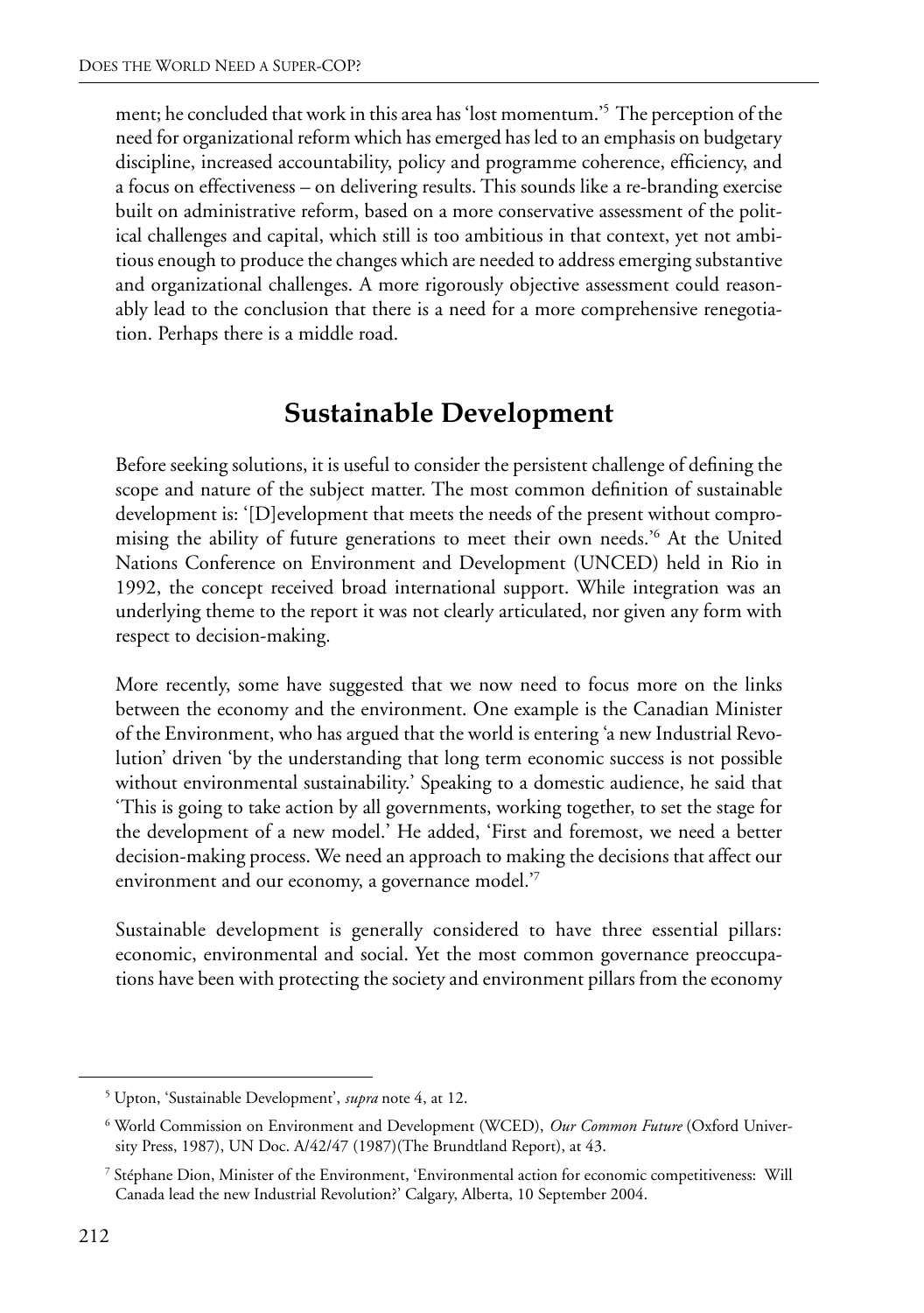pillar.<sup>8</sup> This is largely based on the undeniable reality that the economy can be a threat in these areas. Historically, rapid economic development has often been associated with social disruption and environmental degradation. In part, it may also reflect the fact that effective governance and decision-making institutions for the economy are already in place, and are not balanced or integrated with governance mechanisms for society or the environment.

In fact, economics is in itself simply another way of thinking about social and ecological activity. A balanced approach to sustainable development means managing change in ways that do not unduly undermine the economic systems or the social and environmental systems. Thus, it is important to ensure that regulation or other activity in the social and environmental spheres does not unduly undermine the economy. Each pillar of sustainable development depends on the others, and an imbalance which adversely affects one pillar will eventually adversely the others. 'Poverty', according to Indira Gandhi, 'is the worst form of pollution.'9 One way to interpret this statement would be that poverty is a major contributing factor to pollution. This perspective could be extended to cover unsustainable resource use. Conversely, a healthy economy provides a society with the ability to invest in environmental protection and sustainable resource use. A more critical survey of the literature and an analysis of the conceptual structures behind sustainable development would provide a useful context for further discussion of balance and integration in governance.

For present purposes, the international discussion of regulation as an obstacle to growth  $-$  and to sustainable development  $-$  is particularly relevant here.<sup>10</sup> While there appears to be little analysis available on environmental regulation at the global level, there is considerable work at the national and regional levels. This analysis makes a compelling case that the regulatory burden in the area of environment and sustainable development is unnecessarily heavy, with duplication, overlap and lack of certainty.11 Multilevel bureaucratic complexity and a risk-averse approach to regulation results in a situation where effort and resources are not efficiently allocated to maximize positive environ-

 $^8\,$  One of the relatively balanced definitions of sustainable development is that of Dr. William E. Rees, University of British Columbia: 'Sustainable development is positive socio-economic change that does not undermine the ecological or social systems upon which communities and society are dependent. Its successful implementation requires integrated policy, planning and social learning processes; its political viability depends on the full support of people it affects through their governments, their social institutions and private activity.' International Institute for Sustainable Development, 1994, www.iisd.org/sd/principle. asp?pid=42&display=1.

<sup>9</sup> Indira Gandhi, speech at the United Nations Conference on the Human Environment in Stockholm, 1972.

<sup>&</sup>lt;sup>10</sup> See for example, 'Doing Business in 2005: Removing Obstacles to Growth' (World Bank, International Finance Corporation and Oxford University Press, 2004).

<sup>11</sup> The External Advisory Committee on Smart Regulation (EACSR), *Smart Regulation: A Regulatory Strategy for Canada,* 23 September 2004, at 17.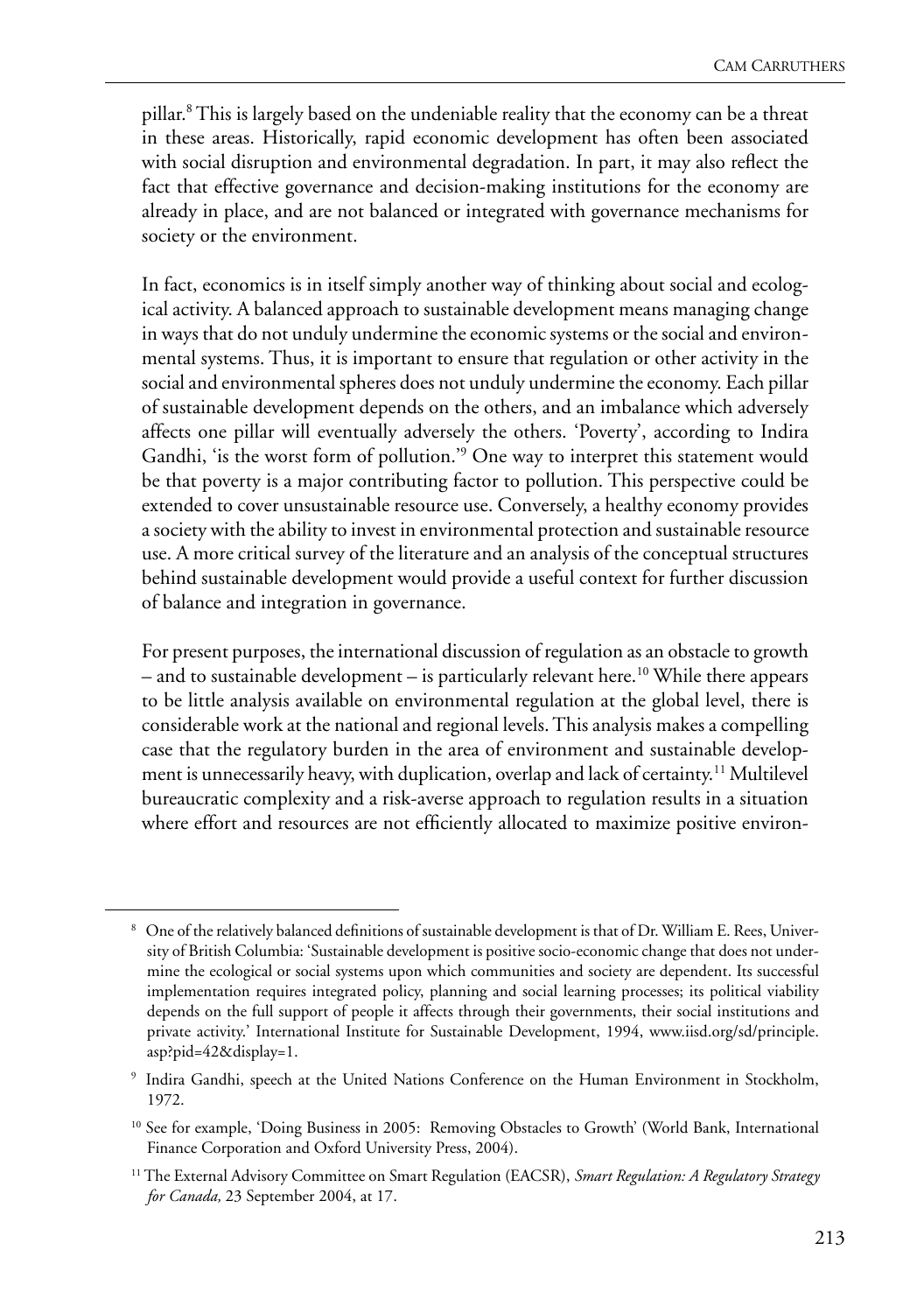mental outcomes, imposing costs and constraints on the economy, often in areas that need development the most. It is clear from this research that solutions must include changes in international governance.

The report of the Commission on the Private Sector and Development – known as the Martin-Zedillo Report – emphasized the key role of entrepreneurship and small business in producing prosperity.12 Small business appears to be hit hardest by regulatory constraints, right from the beginning, with barriers to market entry. Many observers note that it is not development assistance but rather economic liberalization policies which have driven growth in developing countries.<sup>13</sup> Yet such development may not be sustainable in its current forms, with social and environmental impacts, including major income gaps, which need to be effectively managed.<sup>14</sup>

Consistent with the New Industrial Revolution concept, there is an argument that long-term economic growth will need to be maximized with a balanced approach to sustainable development. Economic growth is possible with fewer resources used and less pollution produced 'if the content of the growth tends away from environmentally-degrading activities.'15 Natural resource extraction and pollution will continue to be essential to human economic and ecological activity. The challenge of the new Industrial Revolution is not just to manage this activity sustainably, but to maximize positive and equitable economic and ecological outcomes.

Balancing competing demands from different perspectives on sustainable development has proven to be a difficult challenge. There is a serious difference of views on the issues among stakeholders at the all levels. Any attempt to balance competing demands from different perspectives would benefit from integrated decision-making. Indeed, the United Nation's Commission on Environment and Development concluded that '[t]he ability to choose policy paths that are sustainable requires that the ecological dimensions be considered at the same time as the economic, trade, energy, agricultural, industrial and other dimensions – on the same agendas and in the same national and international institutions.'16

<sup>&</sup>lt;sup>12</sup> Commission on the Private Sector and Development, 'Unleashing Entrepreneurship: Making Business Work for the Poor' (UNDP, 2004).

<sup>13</sup> Upton, 'Sustainable Development', *supra* note 4, at 4.

<sup>14</sup> See 'Regional and Global Summaries', United Nations Environment Programme (UNEP), *The Global Environmental Outlook (GEO) 3* (Earthscan, 2002).

<sup>15</sup> Michael Jacobs, *The Green Economy: Environment, Sustainable Development and the Politics of the Future*  (University of British Columbia Press, 1993), at 54.

<sup>16</sup> WCED, *Our Common Future*, *supra* note 6, at 308.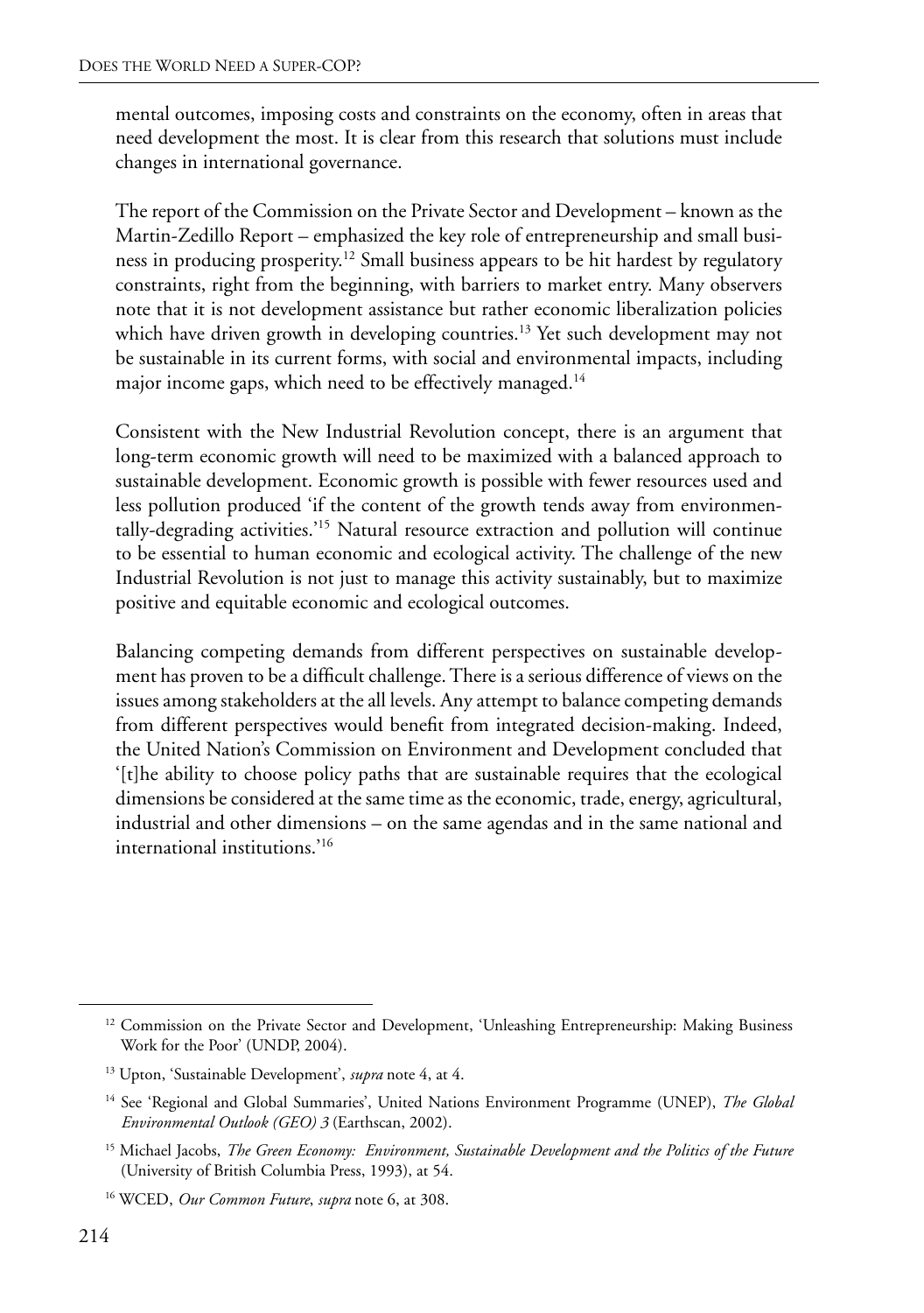#### **Review of Global Governance for Sustainable Development**

Since the Rio Earth Summit in 1992, sustainable development has emerged as a broad concept for integrating the environmental, economic and social issues. Sustainable development is itself an inherently international concept. Due to the transboundary nature of many sustainable development issues, local issues often have international ramifications. Many of the issues that require co-operation among individuals, industry, and governments within Canada also require co-operation among nations. Key international environmental issues such as climate change, ozone depletion, and resource conservation must be seen with a sustainable development lens in order to approach effective solutions.

In retrospect, it is a striking feature of the international sustainable development discourse, that from the beginning there was no discussion of integrated decisionmaking.<sup>17</sup> The Brundtland Report sets the standard, such as it is, with considerable focus on coherence and co-ordination, articulated notably through a framework of principles and a broad policy implementation agenda,<sup>18</sup> as well as strengthening the different agencies, and co-ordination through the Secretary-General. Despite its conclusion that the different issues of sustainable development need to be considered 'on the same agenda<sup>19</sup> it does not set standards on integrated decision-making mechanisms.

Key principles related to international environmental governance from the Stockholm Declaration<sup>20</sup> reflect the intent to leave control with states:

Principle 13: In order to achieve a more rational management of resources and thus to improve the environment, States should adopt an integrated and co-ordinated approach to their development planning so as to ensure that development is compatible with the need to protect and improve environment for the benefit of their population.

Principle 25: States shall ensure that international organizations play a co-ordinated, efficient and dynamic role for the protection and improvement of the environment.

The more recent World Summit on Sustainable Summit (WSSD) continued in the same vein, calling for strengthened international institutional frameworks to support the full implementation of MEAs, and more broadly, the realisation of sustainable devel-

<sup>17</sup> Ibid.

<sup>18</sup> United Nations Conference on Environment and Development, *Agenda 21: Environment and Development Agenda*, UN Doc. A/CONF.151/26, www.un.org/esa/sustdev/documents/agenda21/index.htm.

<sup>19</sup> WCED, *Our Common Future*, *supra* note 6, at 308.

<sup>&</sup>lt;sup>20</sup> Declaration of the United Nations Conference on the Human Environment, Stockholm, 16 June 1972, www.unep.org/Documents/Default.asp?DocumentID=97&ArticleID=1503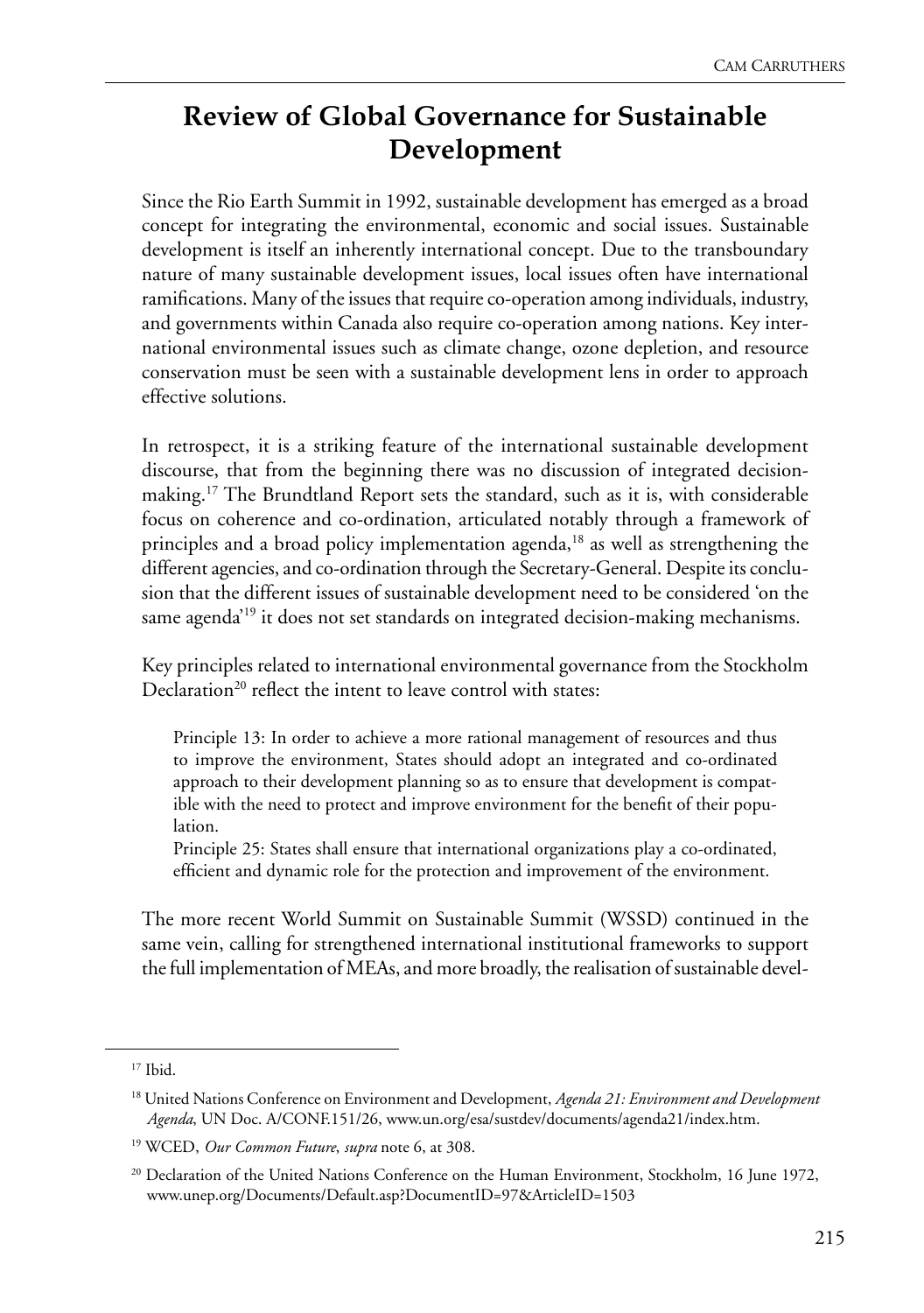opment. These developments suggest to many that the separation between developmental and environmental interests has been effectively addressed.21 However, concrete proposals for integrated decision-making are still avoided.

Nonetheless, the United Nations Environment Programme (UNEP) plays a central policy-setting and scientific leadership role within the system. The Governing Council of UNEP is responsible for the direction of UNEP and reports to the General Assembly.<sup>22</sup> The 58 members of the Council are elected by the General Assembly, which takes into account the principle of equitable regional representation in its selections. However, one of the key issues in current discussions of UNEP reform is the perceived need for universal representation in order to increase the legitimacy of  $UNEP<sup>23</sup>$  The functions and responsibilities of the Governing Council<sup>24</sup> do not include authoritative decision-making on implementation or substantive global action, or national or international measures. UNEP's mandate is focused on promoting co-operation and science, providing general policy guidance for environmental programmes within the UN system, including UN MEAs, as well as review functions. UNEP is actively engaged in examining issues of 'international environmental governance.'25

The United Nations Commission on Sustainable Development (CSD) provides one of the few examples of a broad-based integrated governance mechanism for the full range of sustainable development issues. The CSD was created in December 1992 to provide follow-up for UNCED with respect to monitoring and reporting on implementation of action at the local, national, regional and international levels.26

MEA Conferences of the Parties (COPs), by contrast, are given the power to make 'decisions necessary to promote the effective implementation of the Convention.'27 This effectively makes such bodies the primary source of effective global sustainable development governance. As previously noted, hundreds of MEAs have been adopted.

<sup>26</sup> See Institutional Arrangements to follow up the United Nations Conference on Environment and Development, GA Res. 47/191, 29 December 1992.

<sup>21</sup> See for example, Birnie and Boyle, *International Law and the Environment*, *supra* note 4, at 41.

<sup>&</sup>lt;sup>22</sup> Institutional and Financial Arrangements for International Environmental Co-operation, GA Res. 2997 (XXVII), 15 December 1972.

<sup>&</sup>lt;sup>23</sup> See the article by Johannah Bernstein in the present Review.

<sup>24</sup> GA Res. 2997 (XXVII), *supra* note 22.

<sup>25</sup> See *Overview of progress on international environmental governance: Report of the Executive Director*, UNEP/ GCSS.VIII/5, www.unep.org/gc/gcss-viii/working\_docs.asp.

<sup>27</sup> See for example, Article 7(2), United Nations Framework Convention on Climate Change, New York, 9 May 1992, in force 21 March 1994, 31 *ILM* (1992) 849, unfccc.int/files/essential\_background/background\_publications\_htmlpdf/application/pdf/conveng.pdf.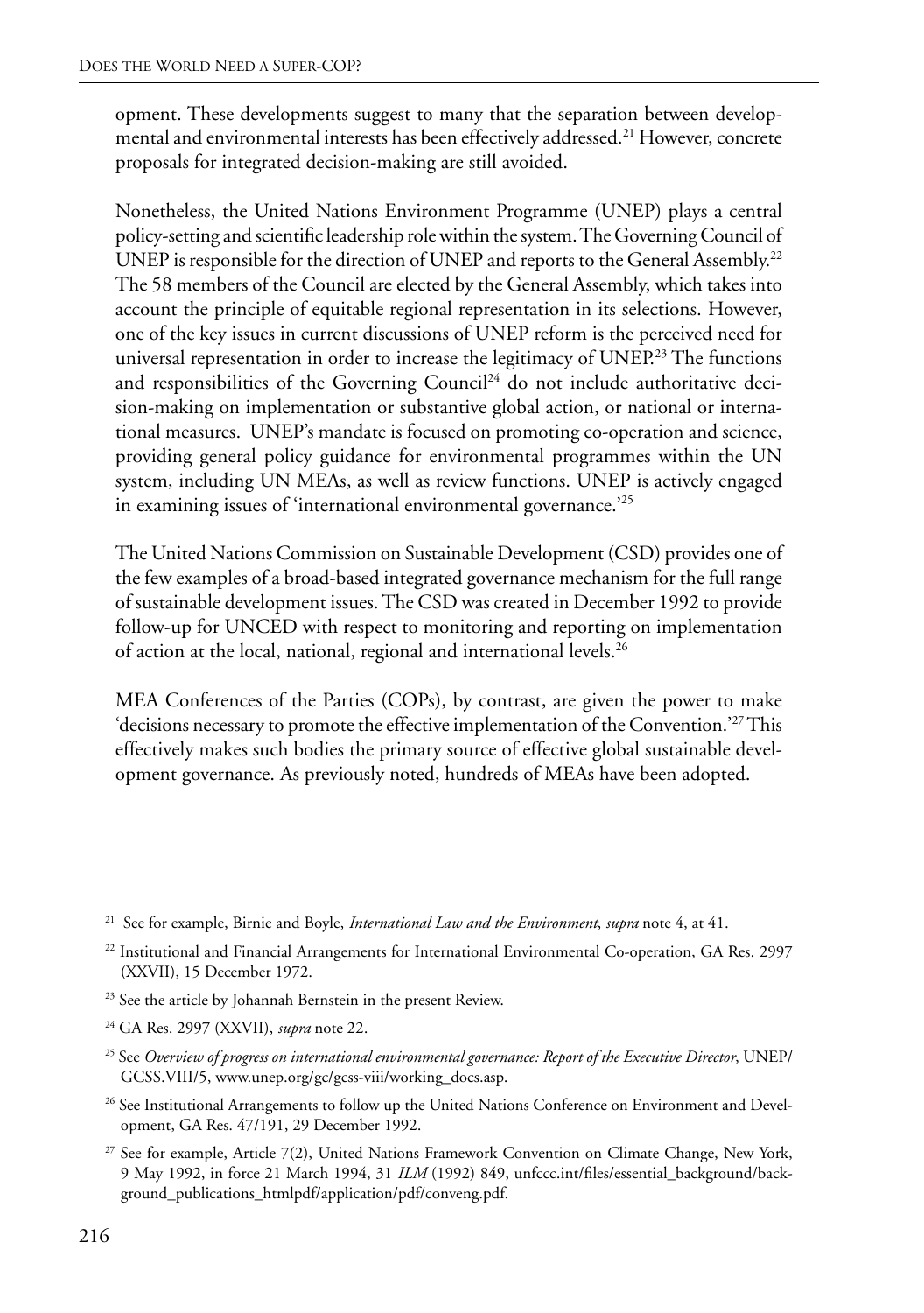#### **Proposals for Institutional Change**

Various academic and official proposals have been put forward to strengthen global environmental and sustainable development governance. Currently the most prominent concept is the model supported by Germany and France, among others, of a United Nations Environment Organization (UNEO) or World Environmental Organization (WEO) – largely a new and improved UNEP – that is an environment focused organization, somewhat similar in base concept to the World Trade Organization.<sup>28</sup> Another compelling vision is that of a World Environment and Development Organization (WEDO),<sup>29</sup> which would have a broader environment and development scope, but would otherwise be similar to the UNEO model in many respects. At the same time, there are also various proposals being discussed to upgrade the status of UNEP in the UN system, from a programme to a full agency, so that it could interact on a more equal footing with the other key UN agencies. Moreover, there is ongoing work led by UNEP on international environmental governance, focused on strengthening institutional mechanisms, science, policy and implementation capacity at all levels of governance, including UNEP itself, related UN agencies, national governments, and MEA secretariats.

What all of these models lack is an effectively integrated decision-making mechanism. Most of the important decisions in international environmental affairs are taken in MEA COPs. These bodies are entirely subject to the will of the parties to the agreements, as reflected in their decisions, which are limited by the scope, mandate and structure of the agreement.<sup>30</sup> The traditional view is that these bodies, as independent and supreme decision-making bodies,<sup>31</sup> cannot be subjected to effective integration or co-ordination mechanisms, certainly not any overarching ones. Therefore, according to this view, unless we completely reconstitute the forms of international agreement in the area of MEAs, we are constrained by existing legal structures.

These models for reform involve major change, and do not provide much flexibility in terms of step-by-step development of institutional outcomes. If there were an approach which would allow for integrated decision-making, learning-by-doing and incremental institutional change, it could provide states and stakeholders with more comfort and confidence, and allow for progressive change without a major leap into the unknown. Drawing on experience in MEA fora, where decisions are taken with respect to many agreements by what is effectively one body, such an approach is feasible.

<sup>&</sup>lt;sup>28</sup> Informal room documents, distributed in relation to UNEP Governing Council meetings, 2004.

<sup>29</sup> See for example, Frank Biermann and Udo Ernst Simonis, *A World Environment and Development Organization: Functions, Opportunities*, *Issues* (The Potsdam Institute, 1998).

<sup>30</sup> Birnie and Boyle, *International Law and the Environment, supra* note, 4 at 36.

<sup>31</sup> This is based on treaty language. See again, for example, Article 7(2), Climate Change Convention, *supra* note 27.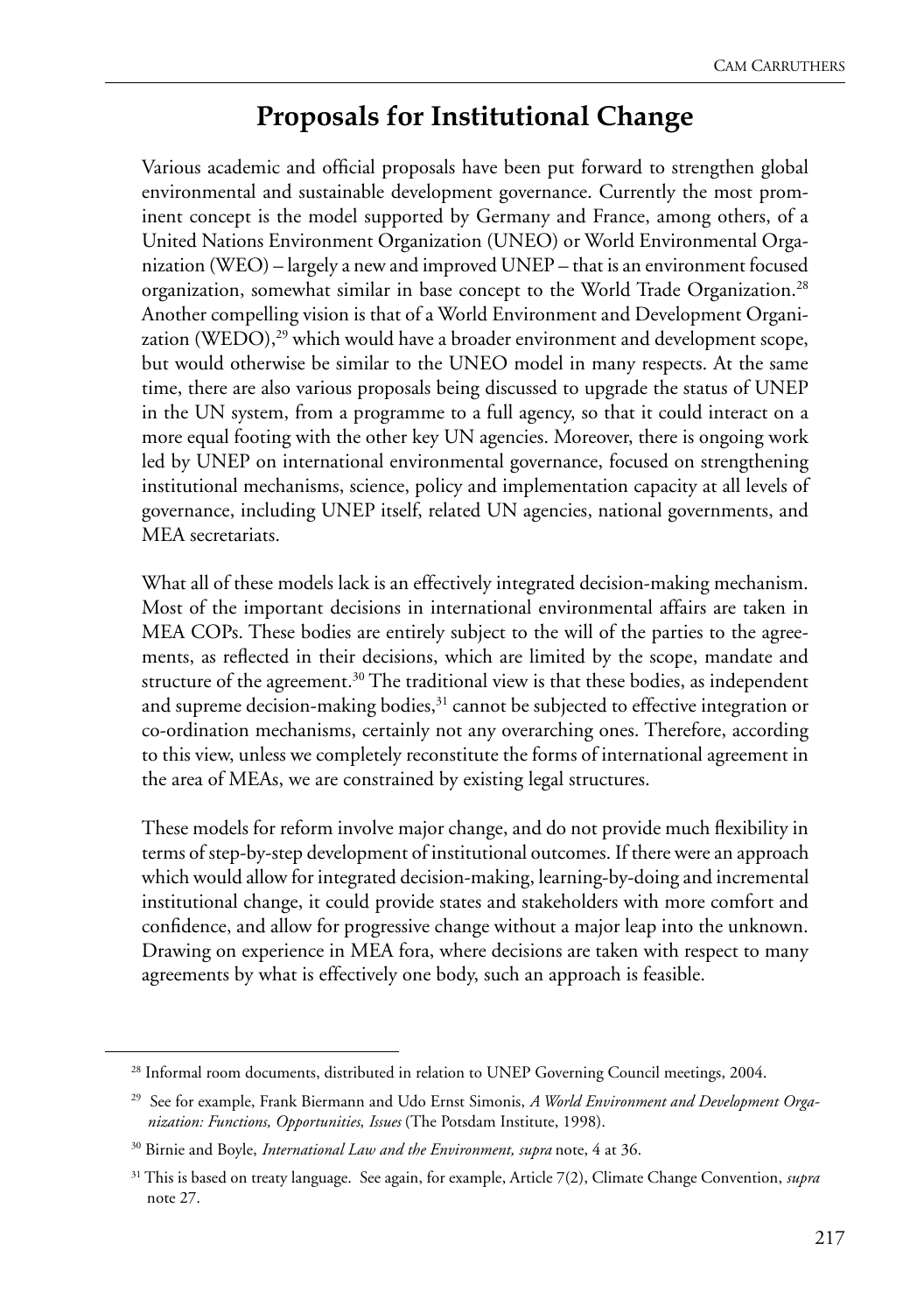#### **A Modest Alternative Model**

A model can be constructed using existing instruments, integrating incrementally, learning-by-doing, and preserving the option to consider if, how and when to proceed toward a legally binging umbrella agreement. The model can also go further than the proposed WEO or UNEO, and provide for effectively integrated decision-making. It is a modest but potentially provocative approach, which could catalyze the kind of systemic change which is much needed.

An integrated decision-making mechanism is feasible, building on the precedent of the Montreal Protocol, where decision-making for many separate agreements is carried out in what is effectively one body, performing the legal function of many bodies.<sup>32</sup> A similar precedent exists in the Convention on Long-range Transboundary Air Pollution (CLRTAP).33 Each of these bodies makes decisions for their family of agreements through a Conference of the Parties or a Meeting of the Parties (MOP). Based on this approach a Super-COP could be constituted, simply by holding the COPs of multiple MEAs in one place at one time. In a Super-COP model, decisions could initially be taken formally by each COP in turn. Eventually they could be taken at the same time, by consensus, in the absence of objection. In the case of an objection decisions would then revert to each COP in turn.

This model for a decision-making mechanism is on the same level as existing mechanisms, which means that there are no issues related to creating some form of decisionmaking super-structure, or of altering the fundamental legal authority of COPs under existing MEAs, and no additional legal instruments are necessary. The proposal would support and complement institutional change, however, and it would have benefits in terms of decision-making coherence, efficiency and cost savings in relations to MEAs, even in the absence of institutional change related to UNEP, CSD and MEA secretariat functions.

The essential idea would be to have states come together to meet at the same time as the parties to MEAs. Aside from legal mandates, there would also be a need for practical leadership and co-ordination. A decision of the UNEP Governing Council could provide a broad mandate for a Super-COP meeting, including the scope to make recommendations on broader institutional change, as well as for initial UNEP support of a Super-COP in terms of a common secretariat function. Primarily, such a body could be based on the legal mandates of relevant MEAs. UNEP could also be a source of further delegated authority, whether or not UNEP itself is subject to

<sup>32</sup> See United Nations Environment Programme Ozone Secretariat, *Handbook for the International Treaties for the Protection of the Ozone Layer* (5<sup>th</sup> ed., UNEP, 2000), particularly at 65-216 on decisions taken, and at 324-345 on amendments.

<sup>33</sup> See United Nations Economic Commission for Europe, *Convention on Long-range Transboundary Air Pollution: Legal Instruments, Norms and Standards* (UNECE, 2004).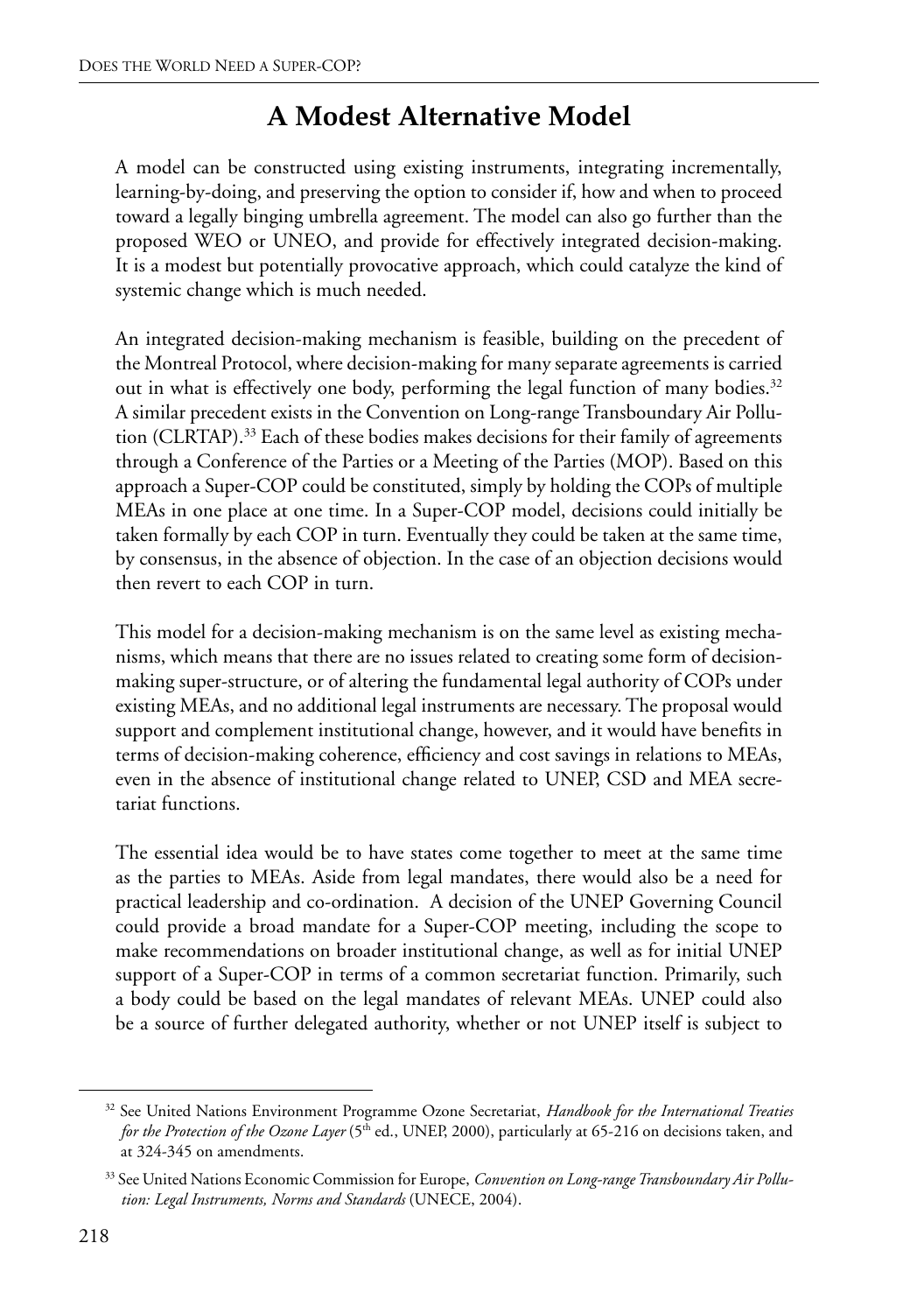reforms. Accounting and opt-out solutions could be designed for states not party to specific MEAs.

By broadening the base of the new integrated structure to incorporate a broad range of MEAs, the decision-making perspective could be elevated effectively to cover the broader range of cross-cutting issues, yet in principle the level of decision-making authority would be the same as with existing institutions and mechanisms. Alternating annually between a Super-COP and multiple COPs would provide a balance between centralization and decentralization, allowing MEAs to take MEA-specific policy and technical decisions and the Super-COP to address cross-cutting issues. All of this could be accomplished without the negotiation of a new comprehensive agreement, such as was done in the case of the  $WTO<sup>34</sup>$  or the European Union.

A Super-COP would complement current proposals for UNEO or WEO, but would also be in line with the WEDO concept, as they would enable a more broad-based sustainable development approach. A systemic sustainable development approach is necessary in order to address issues of policy fragmentation and coherence effectively and to move from a model of incremental progress through additional incremental regulation, to the major transformation required to move toward integrated decisionmaking for sustainability. Reform could build on CSD and UNEP and integrate their institutional capital and leadership capacity into a more efficient and integrated structure, but this would need effective decision-making mechanisms in order to make a real impact. To make real progress toward managing the increasingly complex and demanding domain of sustainable development, a Super-COP, or something like it, is needed.

A Super-COP should involve fewer meetings and less travel for less people, and less of a strain on the capacity of all countries – but particularly of smaller, poorer countries – to participate. Moreover, a Super-COP should be better positioned to successfully address synergies issues and produce administrative savings. For donor countries concerned about cost, an integrated decision-making and institutional model is compelling. Most importantly, a Super-COP would be better positioned to undertake the kind of integrated decision-making in order to drive the kinds of systemic changes required to make further progress on sustainable development issues. This approach naturally leads to a broad sustainable development scope for institutional change, and therefore militates toward the WEDO model more than the UNEO model.

High-level political support and effort would be required to initiate significant movement toward integrated decision-making in sustainable development. A broad sustainable development approach is essential to secure developing country support – not

<sup>&</sup>lt;sup>34</sup> Final Act embodying the results of the Uruguay Round of Multilateral Trade Negotiations, Marrakesh, 15 April 1994, www.wto.org/english/docs\_e/legal\_e/03-fa\_e.htm.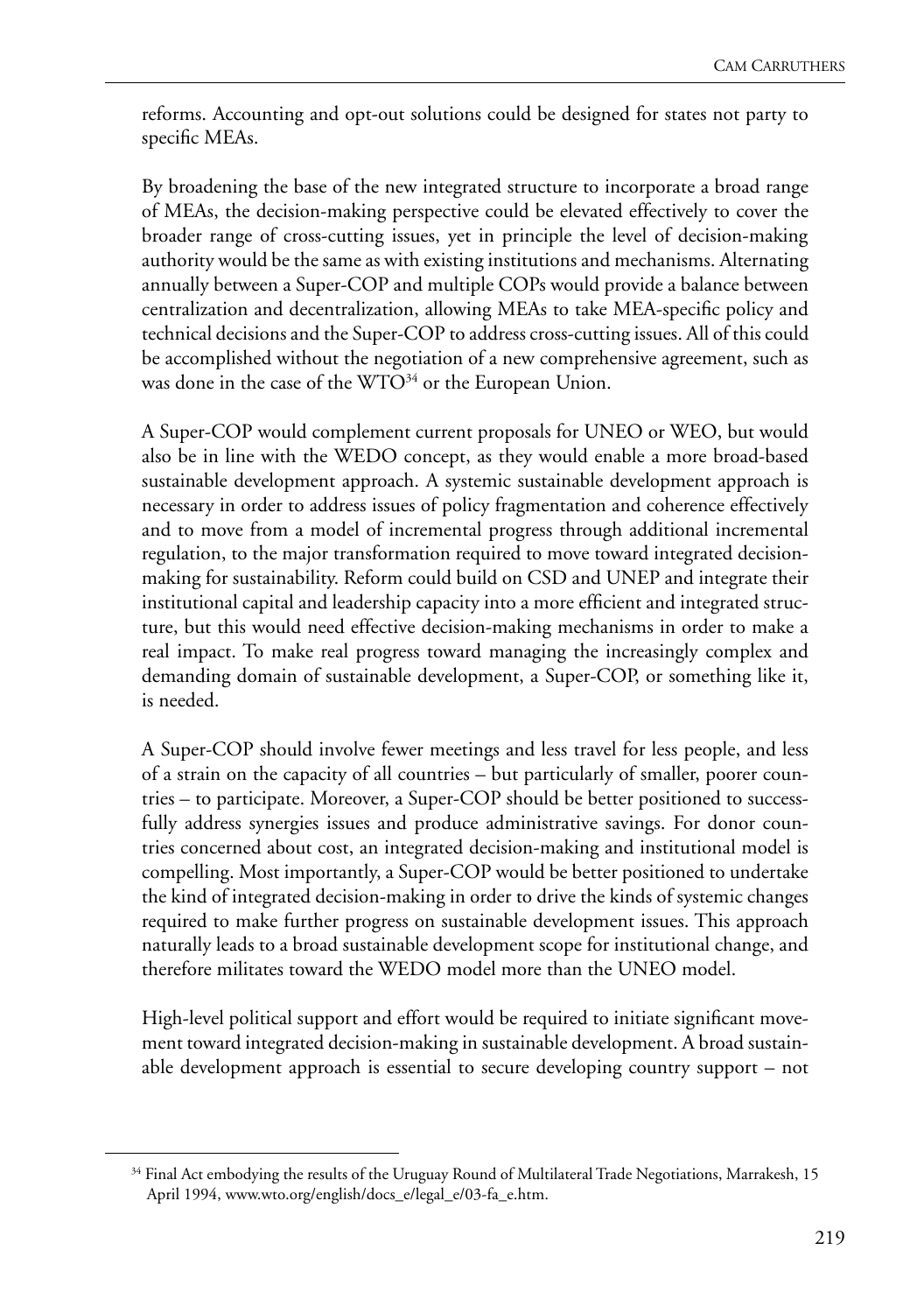just for the institutional model, but for the decisions needed to make further progress on sustainable development. If the international community is to realize the promise of Rio, where economic development in developing countries would benefit from increased access to leap-frog technology and the kind of sustainable development policy coherence that results in better market access, integrated global decision-making is needed. The advantage of a Super-COP sustainable development approach is that progress can be made incrementally, building on existing mechanisms and institutions.

Primarily, there would be high-level challenges in developing a critical mass of political will and balancing developed and developing country interests. Other issues include issues related to non-parties and accounting, as well as organizational challenges with respect to legal and structural issues, rules of procedure (voting rules), and overall consistency with MEAs. These challenges should not be insurmountable given the strong effectiveness and efficiency interests that virtually all parties would have in making a Super-COP work.

## **Synergies, Regulatory Congestion and Reform**

An integrated decision-making and sustainable development approach to international environmental governance reform will have important benefits in terms of efficient and effective regulation. The multi-level proliferation of regulatory instruments linked to MEAs creates economic and social congestion. A commonly held position among many parties to MEAs is that synergies and co-ordination among MEAs should be addressed initially and even primarily at the domestic level. This position is partly derived from a concern with state sovereignty and from the premise that because MEA COPs are independent and supreme in their own domains, they cannot be subject to an effective integration mechanism. With domestic decision-making and implementation increasingly linked to the international level, fragmentation is entrenched. An integrated global approach to sustainable development should lead to more integrated domestic mechanisms.

Of course, most of the implementation work must still be done at the national level, but important structural changes can be made at the global level. Most domestic regulatory systems are organized vertically, in discrete subject-specific structures with decision-making, policy-making and implementation strata. This system generally makes incremental progress on environmental issues through the production of additional end-of-pipe regulation. Co-ordination, coherence, cross-cutting and synergies issues are generally addressed through additional linkage mechanisms. This system is rooted in domestic governance structures, but is reinforced by a superstructure of parallel international mechanisms. There is a need for a holistic strategy to address the systemic issues at the core of the sustainable development agenda. Mutually reinforcing changes at international and domestic levels are required to move forward. There is a need for global leadership, to realign decision-making structures from the international to the national levels. There are a host of cross-cutting issues related to the balance of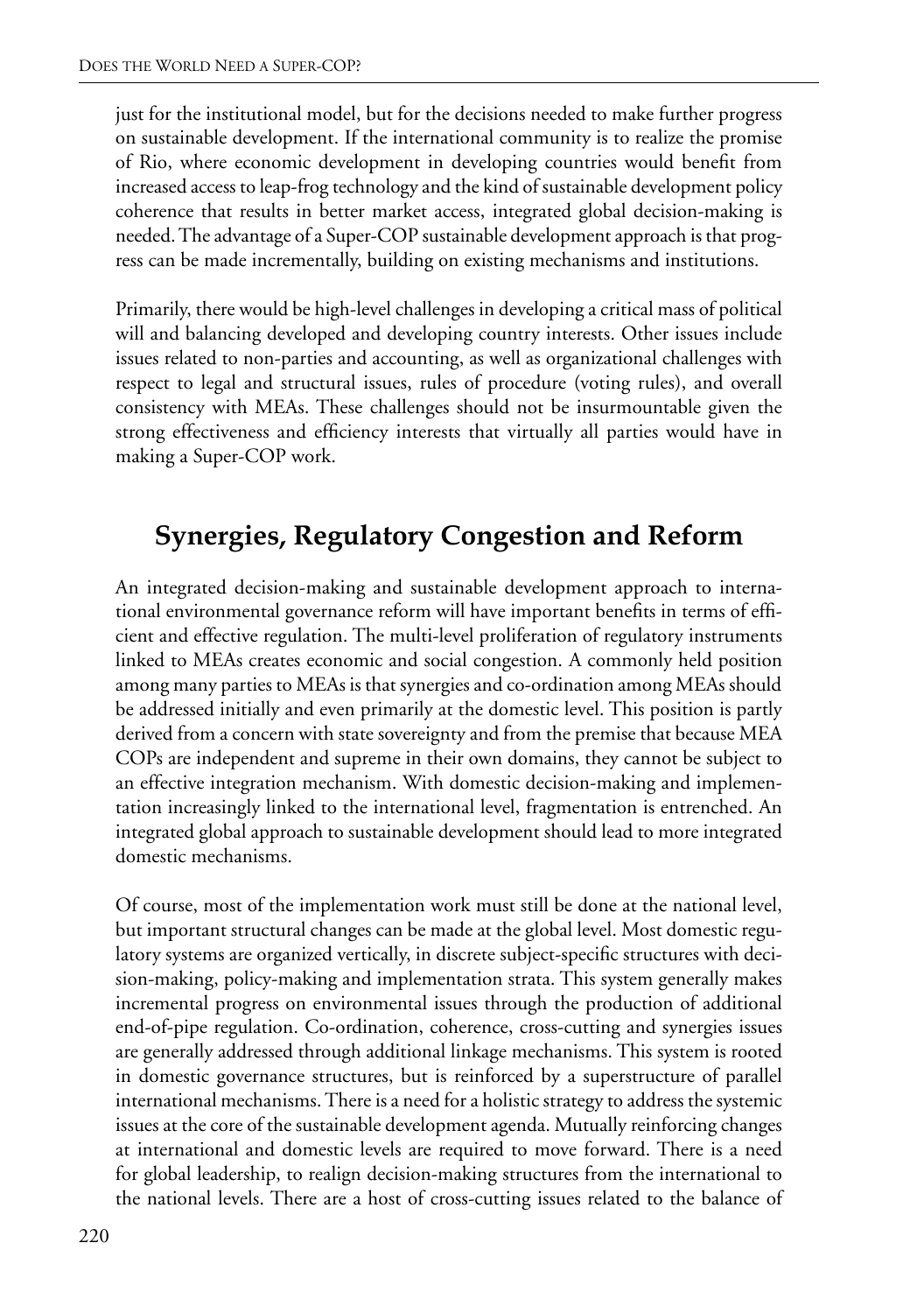economic and environmental interests, such as risk management and precaution, which demonstrate the need for integrated decision-making.

In Canada, as in many other developed countries, the need has been identified for broad systemic change and reform of the regulatory system. The goal is to institute a more integrated, effective and efficient approach to environmental protection, while at the same time setting conditions for maximizing sustainable economic growth. In the clean economy of the future, with increasing consumer demand for safe and environmentally friendly products, efficient and effective regulation will be an essential element of competitiveness. In developing countries, the regulatory burden is often much higher, as noted in the Word Bank study cited above. Regulatory reform in the South is an issue not only of unlocking economic growth by enabling small business, but also of day-to-day survival.

#### **Underlying Environment and Sustainable Development Challenges**

An investment in institutional change in the area of the global environment and sustainable development must be based, at least in part, on a recognition that there are serious environmental and sustainable development challenges to be addressed. Looking back to the 1950s and 1960s, it was feared at the time that developing countries – particularly China, India, and Indonesia – would not be able to feed their rapidly growing populations. Thanks to the green revolution in agriculture, the doomsday scenarios of famine and starvation did not materialize in these, the most populous, developing countries. In the 1960s and 1970s the Club of Rome and many other groups forecast that the Earth would rapidly run out of key natural resources. So far, this has not happened, again because changes in technology and in preferences have allowed the substitution of new resources for existing ones – for example, fibre optics in place of copper. Global action has also led to major strides in addressing problems like ozone depletion.

State of the Environment (SOE) reporting was first undertaken in the United States with the enactment of the 1969 National Environmental Policy Act (NEPA); it became a global activity following the Stockholm Conference on the Human Environment in 1972. In the beginning, the focus was on the biophysical environment — land, fresh water, forests and wildlife, for example. SOE reporting has over the years become more integrated and now takes into account the complex human-environment interactions in assessing and reporting on the changing state of the environment, and can better inform decision-making on broader sustainable development issues.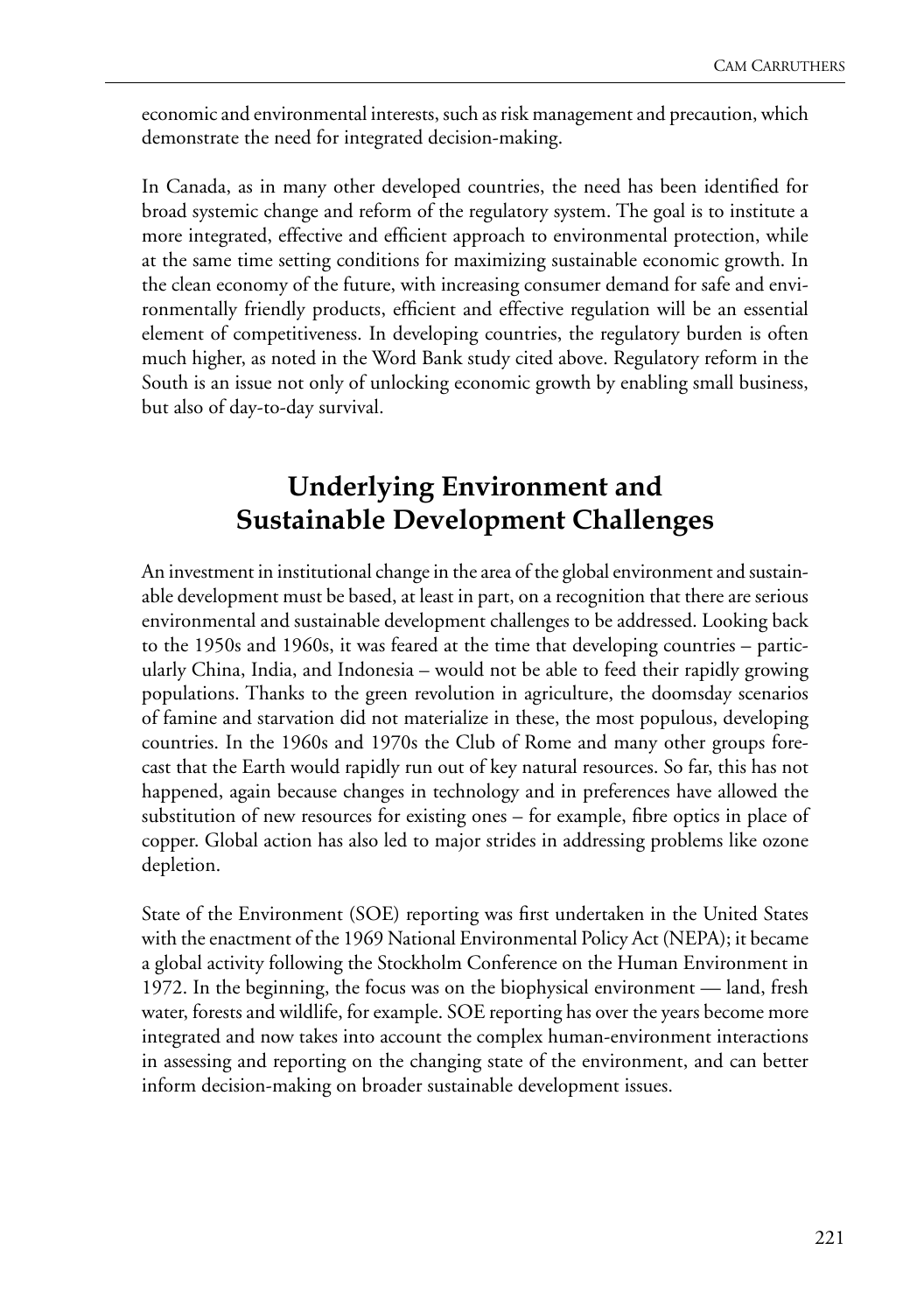According to UNEP,<sup>35</sup> there has been considerable change in both human and environmental conditions over the 30 years from 1972-2002. In an unprecedented period of population increase, the environment has been heavily drawn upon to meet a multiple human needs. In many areas, the state of the environment is much more fragile and degraded than it was in 1972. A growing world population — over 6 billion people (and still climbing) — is exacerbating the demand on resources and environmental services, including the absorption of pollution. Overall, UNEP finds that measures taken in response have not been adequate to counteract the pressures imposed by increasing poverty and uncontrolled consumption. Particular examples include human impacts on the atmosphere, which have been enormous, with anthropogenic emissions a prime cause of environmental problems. Emissions of almost all greenhouse gases continue to rise. Over-exploitation of many of the surface water resources and great aquifers upon which irrigated agriculture and domestic supplies depend has resulted in more and more countries facing water stress or scarcity. The consequences include the deaths of 3–5 million people annually from water-related diseases. There has been a sharp global trend towards increasingly intense exploitation and depletion of wild fish stocks. Numerous fisheries have collapsed and others are threatened with overexploitation. With almost half of the world's population living in less-developed countries, urban areas and mega-cities, infrastructure and municipal services are inadequate to accommodate millions of the urban poor. Urban air pollution and deteriorating water quality are having major health, economic and social impacts.

Nonetheless, some suggest that the global environment has actually improved in recent decades. Dr. Bjørn Lomborg presents persuasively systematic statistical information from internationally recognized research institutes to examine a range of major environmental issues, to make this case.<sup>36</sup> Such views are by no means generally accepted. However, even if such an analysis were accepted as accurate, it is also nonetheless clear that with demographic and economic shifts and growth, as well as technological innovation, new challenges are constantly appearing with respect to the environment. Even if many of these challenges can be addressed by existing MEAs and structures, there will still be a tendency toward additionality at some level of institutional and regulatory structures, in ways which are likely to result in further governance fragmentation and regulatory congestion. An example of an emerging issue for which the system will be requested to find a response is the nitrogen cascade.<sup>37</sup> Moreover, as key economies such as those of China and India are poised on the prospect of much needed and possibly rapid growth, if this is not managed well there is a considerable risk of increased negative global environmental impacts.

<sup>35</sup> See UNEP, *GEO 3*, *supra* note 14; Malmö Ministerial Declaration, 31 May 2000, www.unep.org/malmo/ malmo\_ministerial.htm.

<sup>36</sup> Bjørn Lomborg, *The Skeptical Environmentalist* (Cambridge University Press, 2001).

<sup>37</sup> UNEP, *GEO 3*, *supra* note 14.